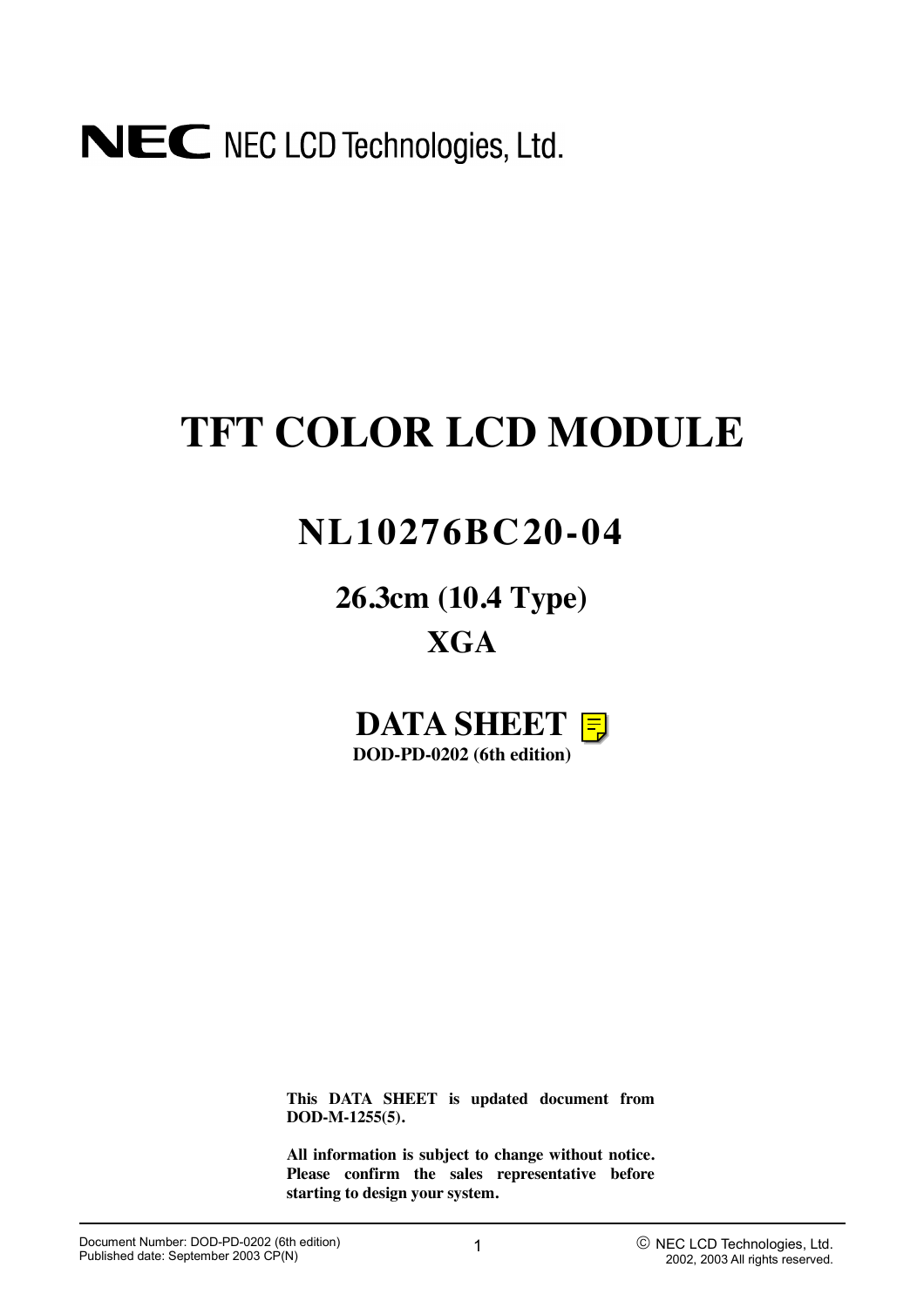## **INTRODUCTION**

<span id="page-1-0"></span>No part of this document shall be copied in any form or by any means without the prior written consent of NEC LCD Technologies, Ltd. (hereinafter called "NEC").

NEC does not assume any liability for infringement of patents, copyrights or other intellectual property rights of third parties by or arising from use of a product described herein or any other liability arising from use of such application. No license, express, implied or otherwise, is granted under any patents, copyrights or other intellectual property rights of NEC or of others.

While NEC has been making continuous effort to enhance the reliability of its products, the possibility of failures cannot be eliminated entirely. To minimize risks of damage to property or injury to person arising from a failure in an NEC product, customers must incorporate sufficient safety measures in their design, such as redundancy, fire-containment and anti-failure features.

NEC products are classified into the following three quality grades: *"Standard"* **,** *"Special"* **,** *"Specific"*

The *"Specific"* quality grade applies only to applications developed based on a customer designated "quality assurance program" for a specific application. The recommended applications of a product depend on its quality grade, as indicated below. Customers must check the quality grade of each application before using it in a particular application.

- *Standard:* Computers, office equipment, communications equipment, test and measurement equipment, audio and visual equipment, home electronic appliances, machine tools, personal electronic equipment and industrial robots
- *Special:* Transportation equipment (automobiles, trains, ships, etc.), traffic control systems, anti-disaster systems, anti-crime systems, safety equipment and medical equipment (not specifically designed for life support)
- *Specific:* Military systems, aircraft, aerospace equipment, submersible repeaters, nuclear reactor control systems, life support systems (medical equipment, etc.) and any other equipment

The quality grade of this product is *"Standard"* unless otherwise specified in this document. If customers intend to use this product for applications other than those specified for *"Standard"* quality grade, they should contact NEC sales representative in advance.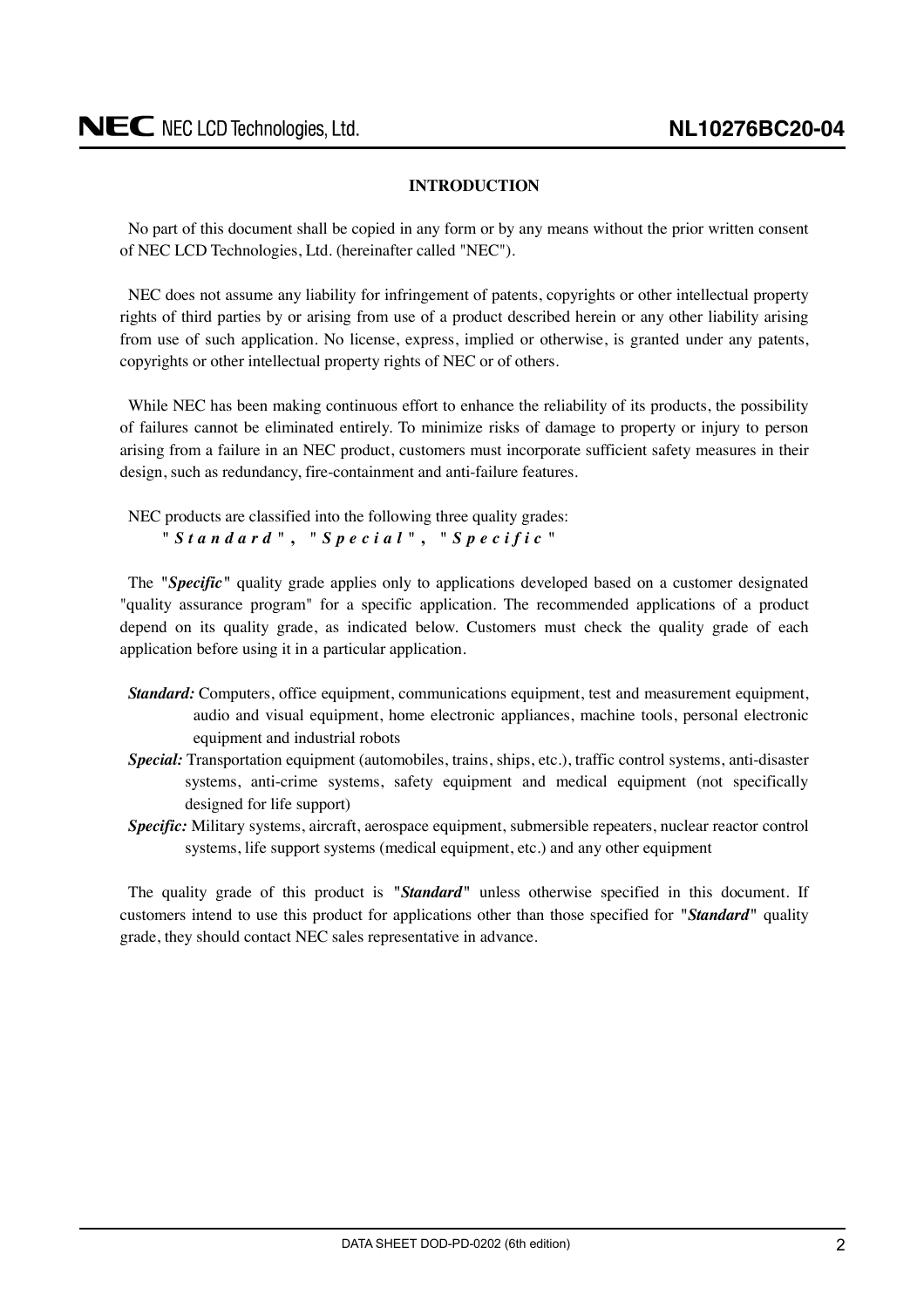# **CONTENTS**

| 4.9 INPUT SIGNAL TIMINGS FOR LCD PANEL SIGNAL PROCESSING BOARD  17 |            |
|--------------------------------------------------------------------|------------|
|                                                                    |            |
|                                                                    |            |
|                                                                    |            |
| 4.10 OPTICS.                                                       | $\dots$ 19 |
|                                                                    |            |
|                                                                    |            |
|                                                                    |            |
|                                                                    |            |
|                                                                    |            |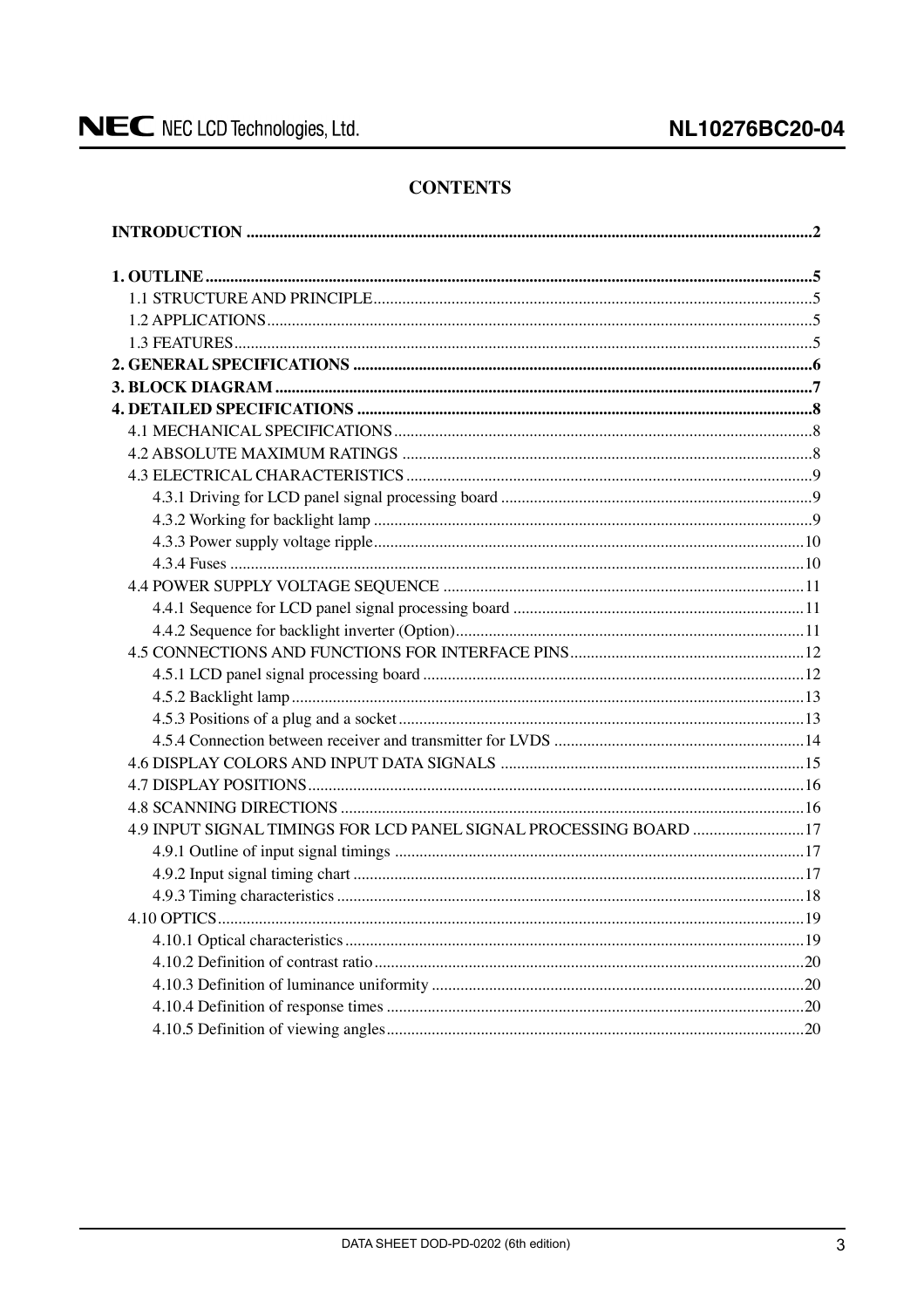# **CONTENTS**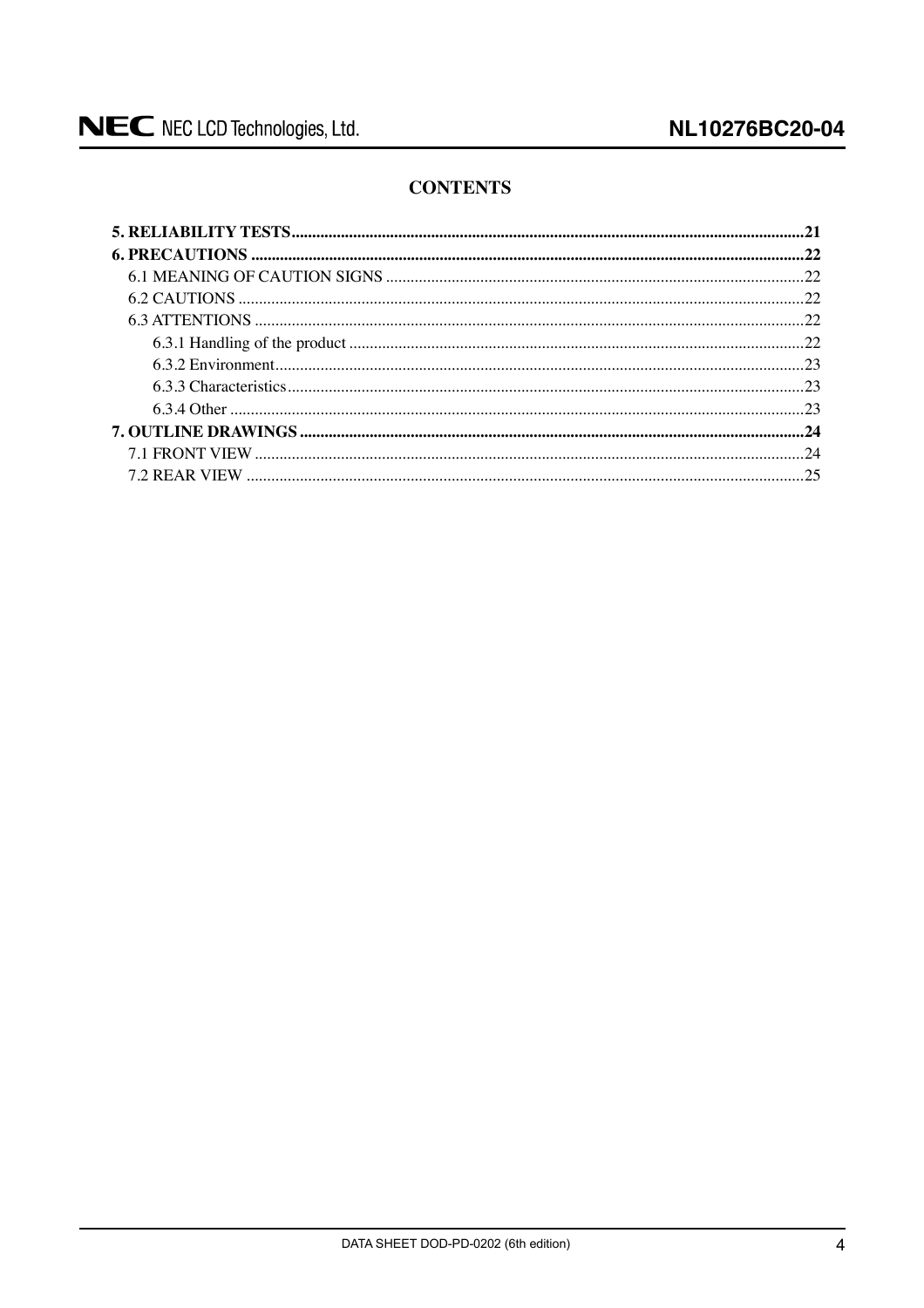### <span id="page-4-0"></span>**1. OUTLINE**

### 1.1 STRUCTURE AND PRINCIPLE

NL10276BC20-04 module is composed of the amorphous silicon thin film transistor liquid crystal display (a-Si TFT LCD) panel structure with driver LSIs for driving the TFT (Thin Film Transistor) array and a backlight unit.

The a-Si TFT LCD panel structure is injected liquid crystal material into a narrow gap between the TFT array glass substrate and a color-filter glass substrate.

Color (Red, Green, Blue) data signals from a host system (e.g. PC, signal generator, etc.) are modulated into best form for active matrix system by a signal processing board, and sent to the driver LSIs which drive the individual TFT arrays.

The TFT array as an electro-optical switch regulates the amount of transmitted light from the backlight assembly, when it is controlled by data signals. Color images are created by regulating the amount of transmitted light through the TFT array of red, green and blue dots.

### 1.2 APPLICATIONS

- Display terminal for control system
- Industrial PC

#### 1.3 FEATURES

- High luminance
- Wide viewing angle
- Extensive temperature
- 6-bit digital RGB signals
- Single link LVDS interface
- Reversible-scan direction
- Edge light type
- Replaceable lamp for backlight unit (Inverter less)
- Acquisition product for UL1950 3rd edition/CSA C22.2 No.950-95 (File number: E170632)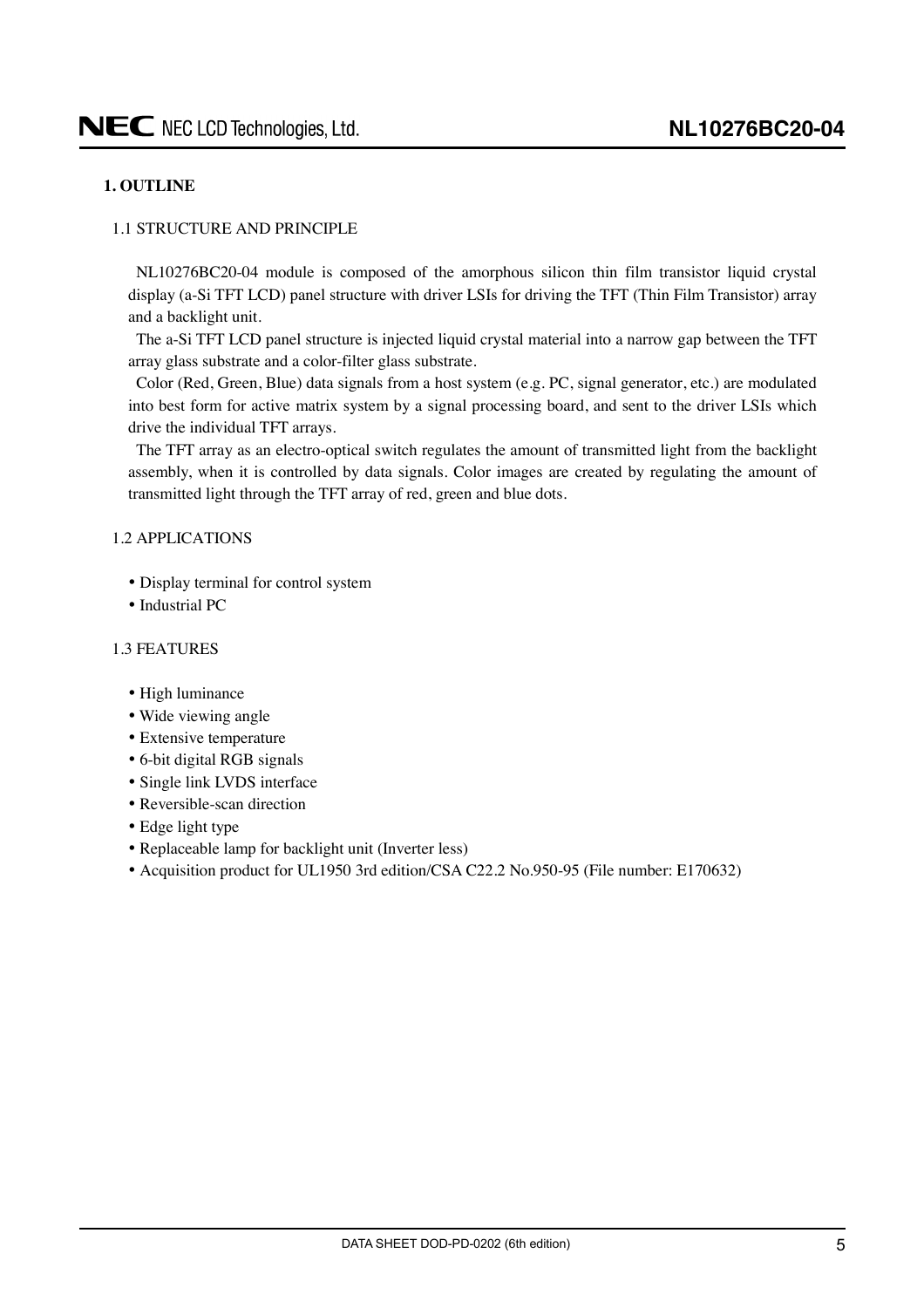# <span id="page-5-0"></span>**2. GENERAL SPECIFICATIONS**

| Display area                     | $210.4$ (W) $\times$ 157.8 (H) mm (typ.)                                                                                                                                                                                                                |  |
|----------------------------------|---------------------------------------------------------------------------------------------------------------------------------------------------------------------------------------------------------------------------------------------------------|--|
| Diagonal size of display         | 26.3 cm (10.4 inches)                                                                                                                                                                                                                                   |  |
| Drive system                     | a-Si TFT active matrix                                                                                                                                                                                                                                  |  |
| Display color                    | 262,144 colors                                                                                                                                                                                                                                          |  |
| Pixel                            | $1,024$ (H) $\times$ 768 (V) pixels                                                                                                                                                                                                                     |  |
| Pixel arrangement                | RGB (Red dot, Green dot, Blue dot) vertical stripe                                                                                                                                                                                                      |  |
| Dot pitch                        | $0.0685$ (W) $\times$ 0.2055 (H) mm                                                                                                                                                                                                                     |  |
| Pixel pitch                      | $0.2055$ (W) $\times$ 0.2055 (H) mm                                                                                                                                                                                                                     |  |
| Module size                      | $243.0$ (W) $\times$ 185.1 (H) $\times$ 11.0 (D) mm (typ.)                                                                                                                                                                                              |  |
| Weight                           | 530 g (typ.)                                                                                                                                                                                                                                            |  |
| Contrast ratio                   | $300:1$ (typ.)                                                                                                                                                                                                                                          |  |
| <b>Viewing</b> angle             | At the contrast ratio 10:1<br>• Horizontal: Left side 60° (typ.), Right side 60° (typ.)<br>• Vertical: Up side $45^{\circ}$ (typ.), Down side $60^{\circ}$ (typ.)                                                                                       |  |
| Designed viewing direction       | At DPSR: normal scan<br>• Viewing direction without image reversal: up side (12 o'clock)<br>• Viewing direction with contrast peak: down side $5^{\circ}$ to $10^{\circ}$ (6 o'clock)<br>• Viewing angle with optimum grayscale $(y=2.2)$ : normal axis |  |
|                                  |                                                                                                                                                                                                                                                         |  |
| Polarizer surface                | Non matt treatment                                                                                                                                                                                                                                      |  |
| <b>Polarizer pencil-hardness</b> | 3H (min.) [by JIS K5400]                                                                                                                                                                                                                                |  |
| Color gamut                      | At LCD panel center<br>40 % (typ.) [against NTSC color space]                                                                                                                                                                                           |  |
| <b>Response time</b>             | Ton (White $90\% \rightarrow Black 10\%)$                                                                                                                                                                                                               |  |
| Luminance                        | $15 \text{ ms (typ.)}$<br>At 5.0mArms / lamp<br>300 cd/m <sup>2</sup> (typ.)                                                                                                                                                                            |  |
| <b>Signal</b> system             | Single link LVDS (Receiver: THC63LVDF64A, THine Electronics Inc.)<br>[6-bit digital signals for data of RGB colors,<br>Dot clock (CLK), Data enable (DE)]                                                                                               |  |
| Power supply voltage             | LCD panel signal processing board: 3.3V                                                                                                                                                                                                                 |  |
| <b>Backlight</b>                 | Edge light type: 2 cold cathode fluorescent lamps                                                                                                                                                                                                       |  |
|                                  | Replaceable parts<br>Let Lamps for backlight unit: Type No. 104LHS35                                                                                                                                                                                    |  |
|                                  | Recommended inverter (Option)<br>• Inverter: Type No. 104PW191                                                                                                                                                                                          |  |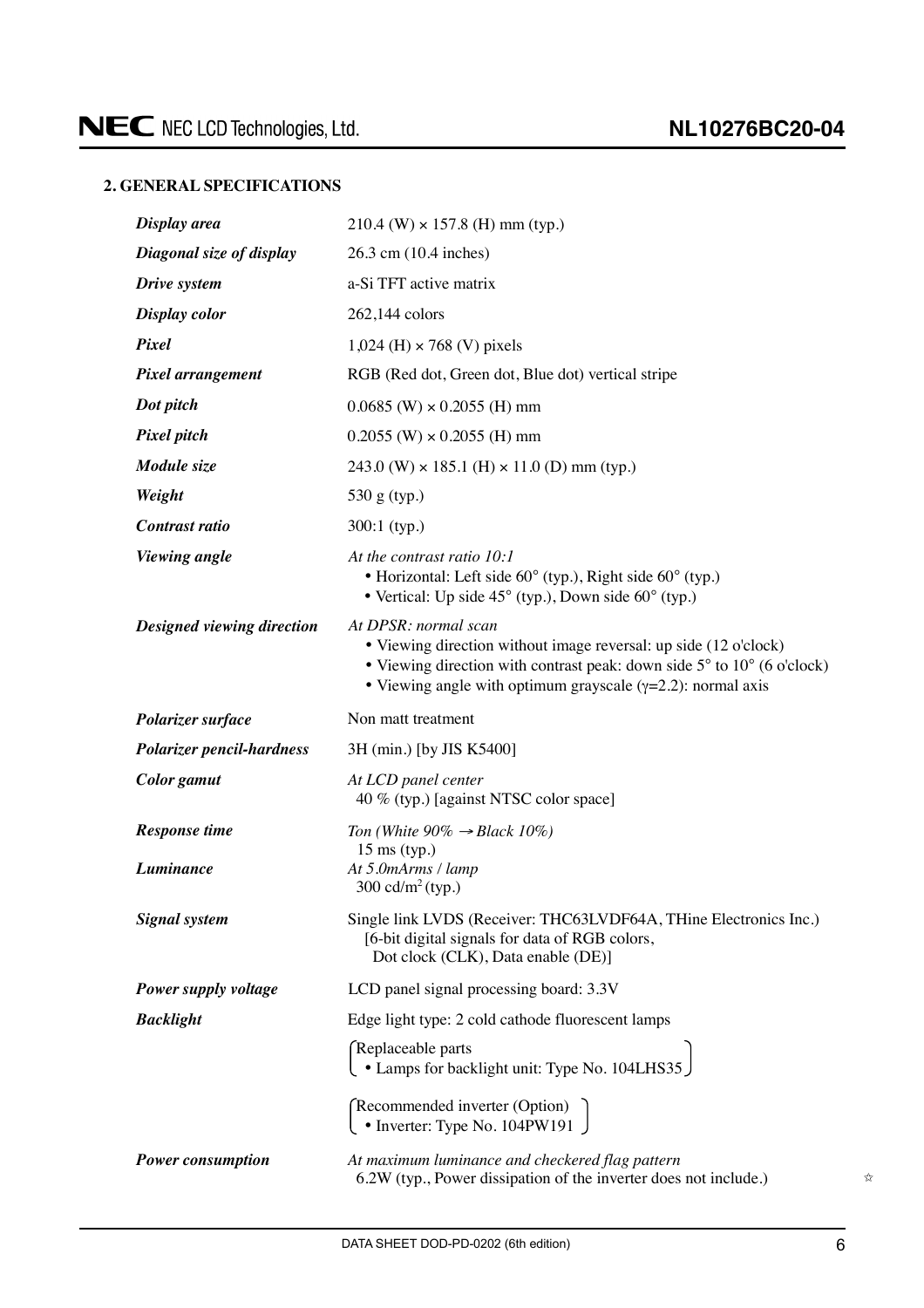## <span id="page-6-0"></span>**3. BLOCK DIAGRAM**



Note1: Connections between GND (Signal ground), FG (Frame ground) and VBLC (Lamp low voltage terminal) in the LCD module

| GND - FG   | Not connected |
|------------|---------------|
| GND - VBLC | Not connected |
| FG - VBLC  | Not connected |



✩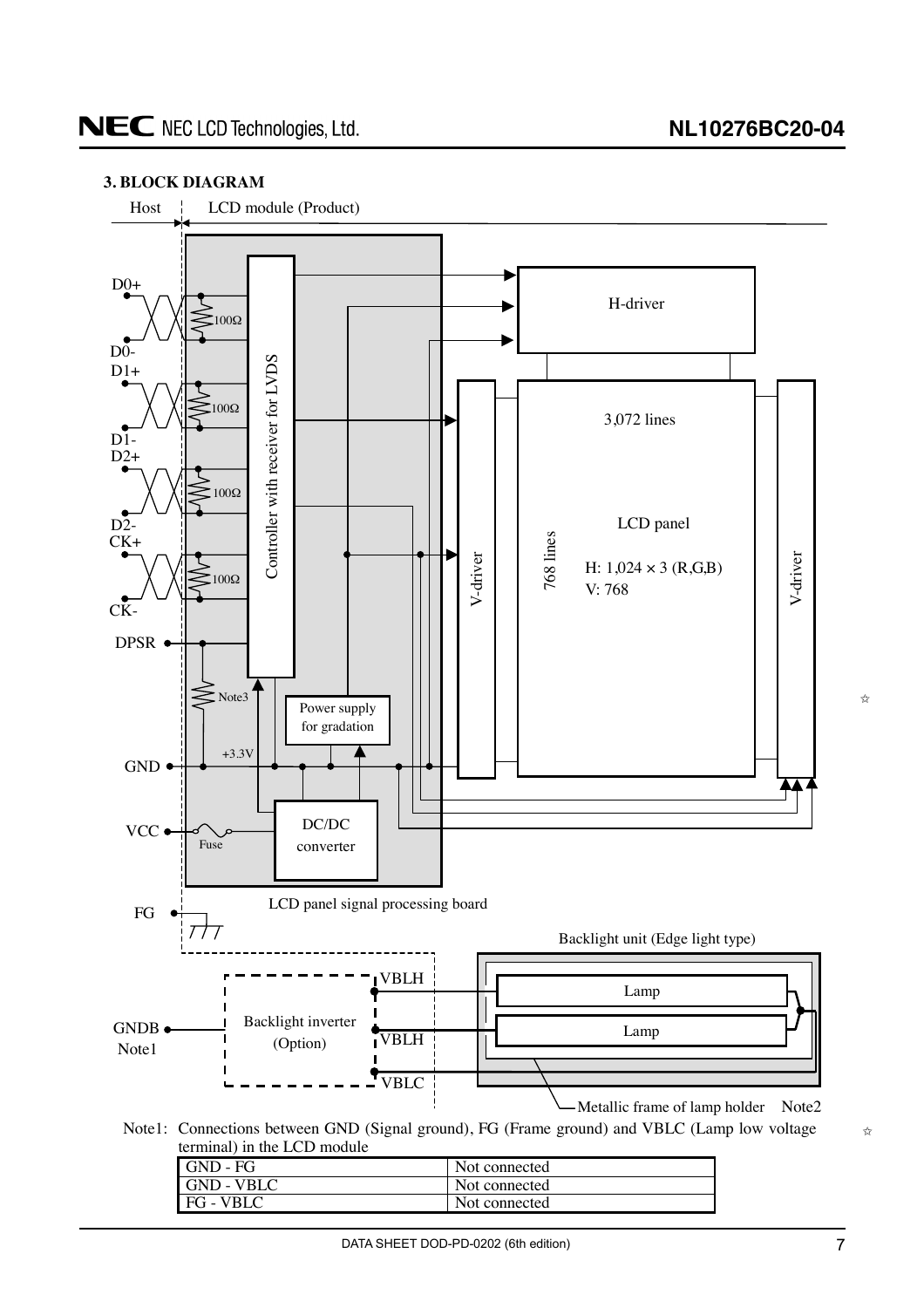# <span id="page-7-0"></span>NEC NEC LCD Technologies, Ltd.

✩

✩

Note2: GND, FG and GNDB must be connected to customer equipment's ground, and it is recommended that these grounds are connected together in customer equipment.

Note3: Pull-down resistance of DPSR pin

|      | __           |               |
|------|--------------|---------------|
| min. | $\mathbf{m}$ | max.          |
|      |              | $1 \cap \cap$ |

### **4. DETAILED SPECIFICATIONS**

4.1 MECHANICAL SPECIFICATIONS

| Parameter    | Specification                                                                |       | Unit |
|--------------|------------------------------------------------------------------------------|-------|------|
| Module size  | $243.0 \pm 0.5$ (W) $\times$ 185.1 $\pm$ 0.5 (H) $\times$ 11.0 $\pm$ 0.5 (D) | Note1 | mm   |
| Display area | $210.4 \pm 0.5$ (W) $\times 157.8 \pm 0.5$ (H)                               | Note1 | mm   |
| Weight       | 530 (typ.), 550 (max.)                                                       |       | g    |

Note1: See "**11. OUTLINE DRAWINGS**".

#### 4.2 ABSOLUTE MAXIMUM RATINGS

| Parameter                                                                     |                            | Symbol                               | Rating         | Unit                           | Remarks                    |                                |
|-------------------------------------------------------------------------------|----------------------------|--------------------------------------|----------------|--------------------------------|----------------------------|--------------------------------|
| Power supply                                                                  |                            | LCD panel signal board               | <b>VCC</b>     | $-0.3$ to $+4.0$               | V                          |                                |
| voltage                                                                       |                            | Lamp voltage<br>Note1                | <b>VBLH</b>    | 1,500                          | <b>Vrms</b>                | $Ta = 25^{\circ}C$             |
| Input voltage                                                                 |                            | Display signals<br>Note <sub>2</sub> | <b>VD</b>      | $-0.3$ to VCC $+0.3$           | V                          |                                |
| for signals                                                                   |                            | Function signals<br>Note3            | <b>VF</b>      | $-0.3$ to VCC $+0.3$           | V                          |                                |
| Storage temperature<br>Front surface<br>Operating temperature<br>Rear surface |                            | <b>Tst</b>                           | $-20$ to $+70$ | $\rm ^{\circ}C$                |                            |                                |
|                                                                               |                            |                                      | TopF           | $0$ to $+60$                   | $\rm ^{\circ}C$            |                                |
|                                                                               |                            |                                      | <b>TopR</b>    | $0$ to $+60$                   | $\rm ^{\circ}C$            |                                |
|                                                                               |                            |                                      |                | $\leq 95$                      | $\%$                       | Ta $\leq 40^{\circ}\mathrm{C}$ |
| Relative humidity<br>Note4                                                    |                            | R <sub>H</sub>                       | $\leq 85$      | $\%$                           | $40 < Ta \leq 50^{\circ}C$ |                                |
|                                                                               |                            |                                      | $\leq 70$      | $\%$                           | $50 < Ta \le 55^{\circ}C$  |                                |
|                                                                               |                            |                                      |                | $\leq 60$                      | $\%$                       | $55 < Ta \le 60^{\circ}$ C     |
|                                                                               | Absolute humidity<br>Note4 |                                      | AH             | $\leq 78$<br>Note <sub>5</sub> | $g/m^3$                    | $Ta > 60^{\circ}C$             |

Note1: "VBLH" is the voltage value between low voltage terminal (Cold) and high voltage terminal (Hot). Note2: Display signals are D0+/-, D1+/-, D2+/- and CK+/-. Also controller with LVDS receiver are worked by +3.3V from DC/DC converter.

Note3: Function signal is DPSR.

Note4: No condensation

Note 5: Ta =  $60^{\circ}$ C, RH =  $60\%$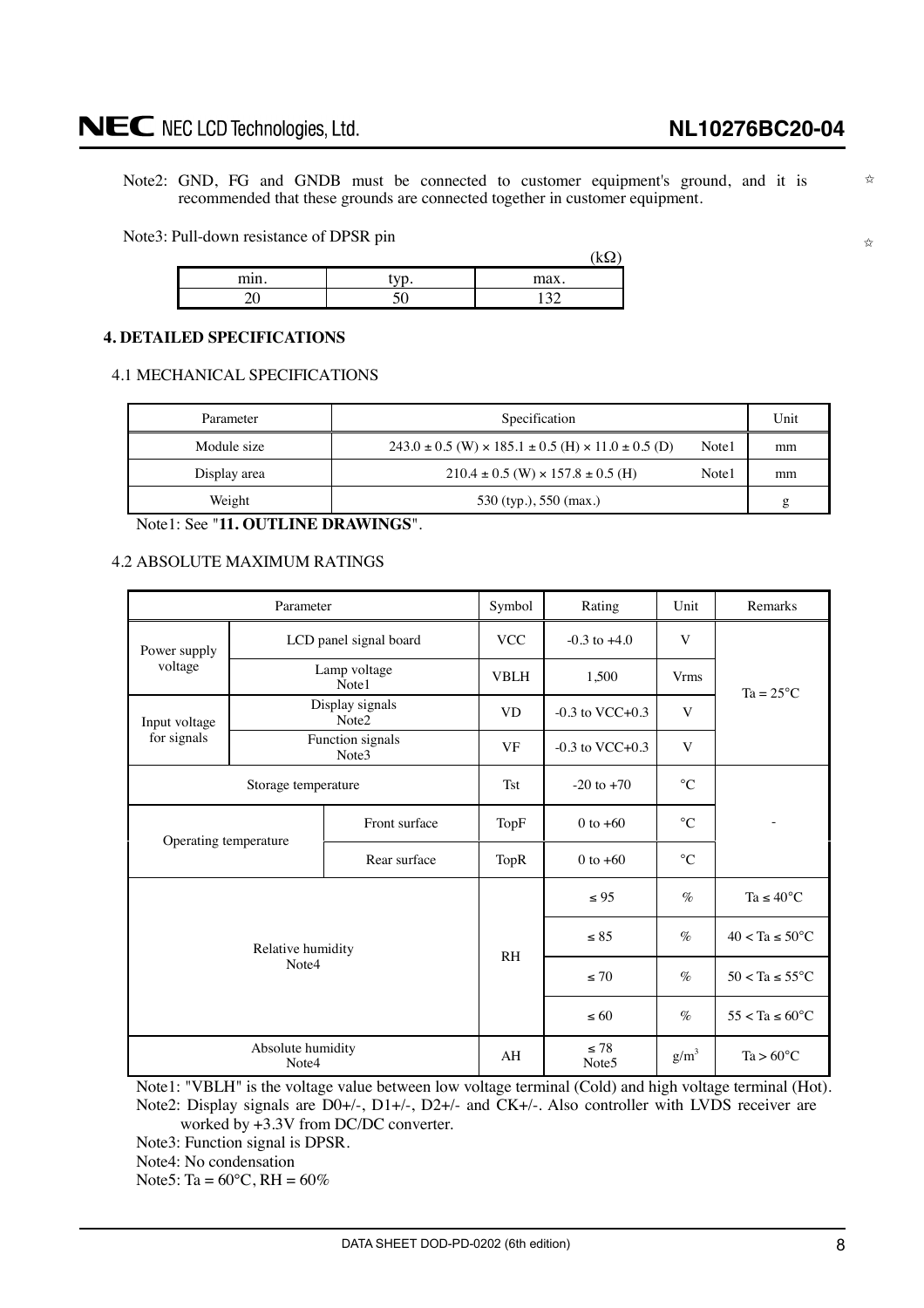# <span id="page-8-0"></span>4.3 ELECTRICAL CHARACTERISTICS

| 4.3.1 Driving for LCD panel signal processing board |  |  |  |  |
|-----------------------------------------------------|--|--|--|--|
|-----------------------------------------------------|--|--|--|--|

|                              |                 |             |          |           |           |      | $(Ta = 25^{\circ}C)$ |
|------------------------------|-----------------|-------------|----------|-----------|-----------|------|----------------------|
| Parameter                    |                 | Symbol      | Min.     | Typ.      | Max.      | Unit | Remarks              |
| Power supply voltage         |                 | <b>VCC</b>  | 3.0      | 3.3       | 3.6       | V    |                      |
| Power supply current         |                 | <b>ICC</b>  |          | 300 Note1 | 500 Note2 | mA   | $VCC = 3.3V$         |
| Input voltage for LVDS       | Low             | <b>VDRL</b> | $\Omega$ |           | 0.8       | V    |                      |
| receiver                     | High            | VDRH        | 2.0      |           | 2.4       | V    |                      |
| Differential input threshold | $_{\text{low}}$ | VTL         | $-100$   |           |           | mV   | $VOC=1.2V$           |
| voltage for LVDS receiver    | High            | VTH         |          |           | $+100$    | mV   | Note3                |
| Input voltage for DPSR       | Low             | VFDL        | $\Omega$ |           | 0.8       | V    |                      |
| signal                       | High            | VFDH        | 2.0      |           | VCC       | V    |                      |

Note1: Checkered flag pattern (by EIAJ ED-2522)

Note2: Pattern for maximum current

Note3: Common mode voltage for LVDS receiver

#### 4.3.2 Working for backlight lamp

| Parameter                  | Symbol | Ta             | Min.  | Typ.                     | Max.                     | Unit  | Remarks                               |
|----------------------------|--------|----------------|-------|--------------------------|--------------------------|-------|---------------------------------------|
| Lamp starting voltage      | VS     | $0^{\circ}$ C  | 1.100 | $\overline{\phantom{a}}$ |                          | Vrms  | Note1                                 |
|                            |        | $25^{\circ}$ C | 850   | $\overline{\phantom{a}}$ | $\overline{\phantom{a}}$ | Vrms  |                                       |
| Lamp voltage               | VBLH   | $25^{\circ}$ C | -     | 520                      | $\overline{\phantom{a}}$ | Vrms  | Note1 Note2                           |
| Lamp current               | IBL    | $25^{\circ}$ C | 2.0   | 5.0                      | 5.5                      | mArms | Note <sub>2</sub> . Note <sub>3</sub> |
| Lamp oscillation frequency | FO     | $25^{\circ}$ C | 60    | 65                       | 70                       | kHz   | Note4                                 |

Note1: The power supply voltage cycle between lamps should be kept on a same phase. "VS" and "VBLH" are the voltage value between low voltage side (Cold) and high voltage side (Hot).

Note2: The asymmetric ratio of working waveform for lamps (Power supply voltage peak ratio, power supply current peak ratio and waveform space ratio) should be less than 5 % (See the following figure.). If the waveform is asymmetric, DC (Direct current) element apply into the lamp. In this case, a lamp lifetime may be shortened, because a distribution of a lamp enclosure substance inclines toward one side between low voltage terminal (Cold terminal) and high voltage terminal (Hot terminal).



Pa: Supply voltage/current peak for positive, Pb: Supply voltage/current peak for negative Sa: Waveform space for positive part, Sb: Waveform space for negative part

- Note3: The lamp holder of this product contains two backlight lamps. The low voltage terminal of both lamps is connected to one contact point. Also above power supply current specification is one lamp duty. Therefore, this lamp holder becomes twice as many power supply current as above value on low voltage (Cold) line. The measurement for the power supply current value of one lamp should measure on high voltage (Hot) line to each lamp.
- Note4: In case "FO" is not the recommended value, beat noise may display on the screen, because of interference between "FO" and "1/th". Recommended value of "FO" is as following.

$$
FO = \frac{1}{4} \times \frac{1}{th} \times (2n-1)
$$

th: Horizontal synchronous cycle (See "4.9.3 Timing characteristics".) n: Natural number  $(1, 2, 3 \cdot \cdot \cdot \cdot \cdot \cdot)$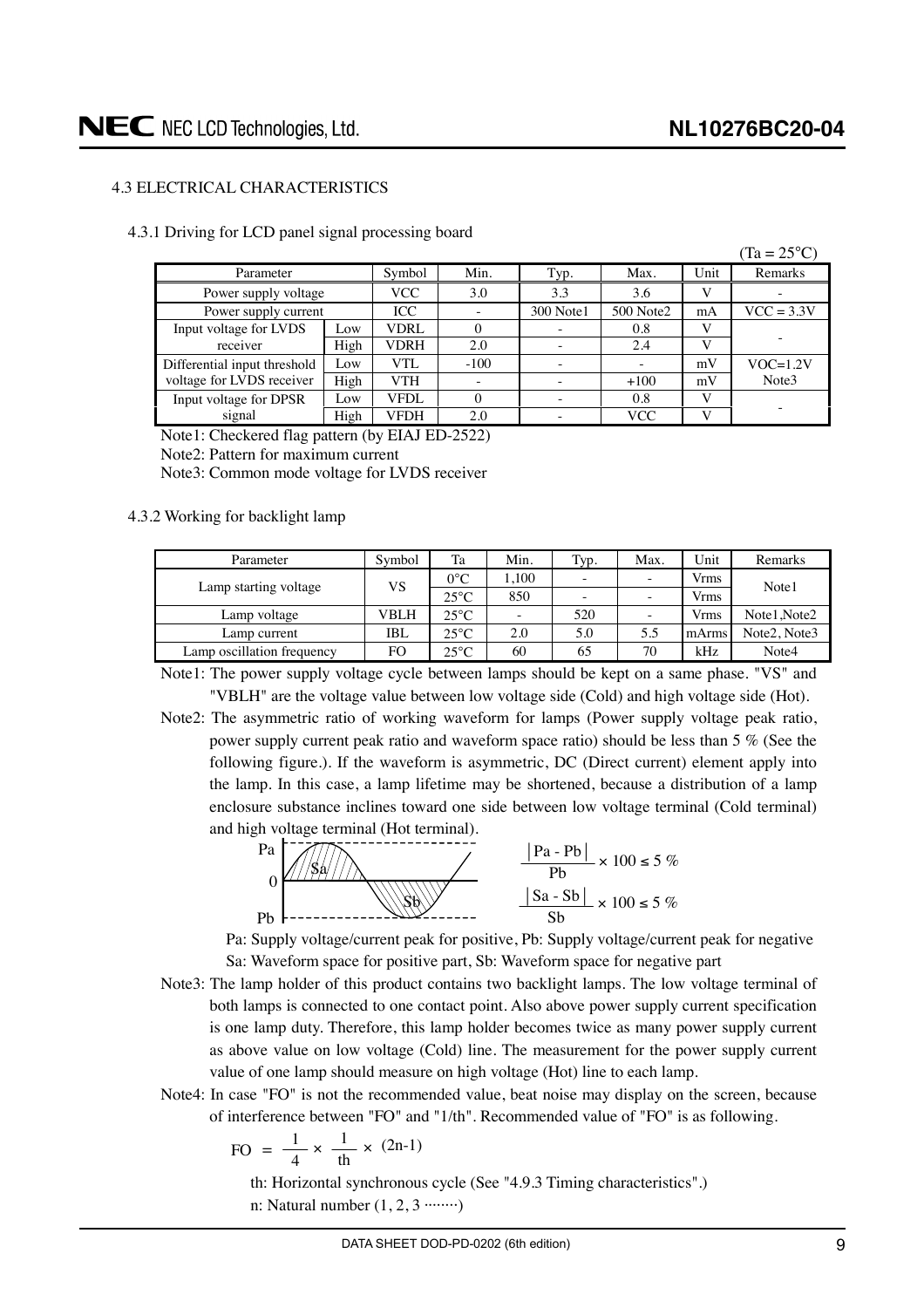# <span id="page-9-0"></span>4.3.3 Power supply voltage ripple

This product works, even if the ripple voltage levels are beyond the permissible values as following the table, but there might be noise on the display image.

| Parameter | Power supply voltage | Ripple voltage<br>Note1<br>(Measure at input terminal of power supply) | Unit    |
|-----------|----------------------|------------------------------------------------------------------------|---------|
|           | 3 3 V                | $\leq 100$                                                             | $mVp-p$ |

Note1: The permissible ripple voltage includes spike noise.

# 4.3.4 Fuses

| Fusing line | Fuse             | Rating          | Fusing current |       |
|-------------|------------------|-----------------|----------------|-------|
|             | Type             | Supplier        |                | Note1 |
|             | VCC<br>TF16N2.00 |                 | 2.0A           | 4.0A  |
|             |                  | KOA Corporation | 47 V           |       |

Note1: The power supply capacity should be more than the fusing current. If the power supply capacity is less than the fusing current, the fuse may not blow for a short time, and then nasty smell, smoking and so on may occur.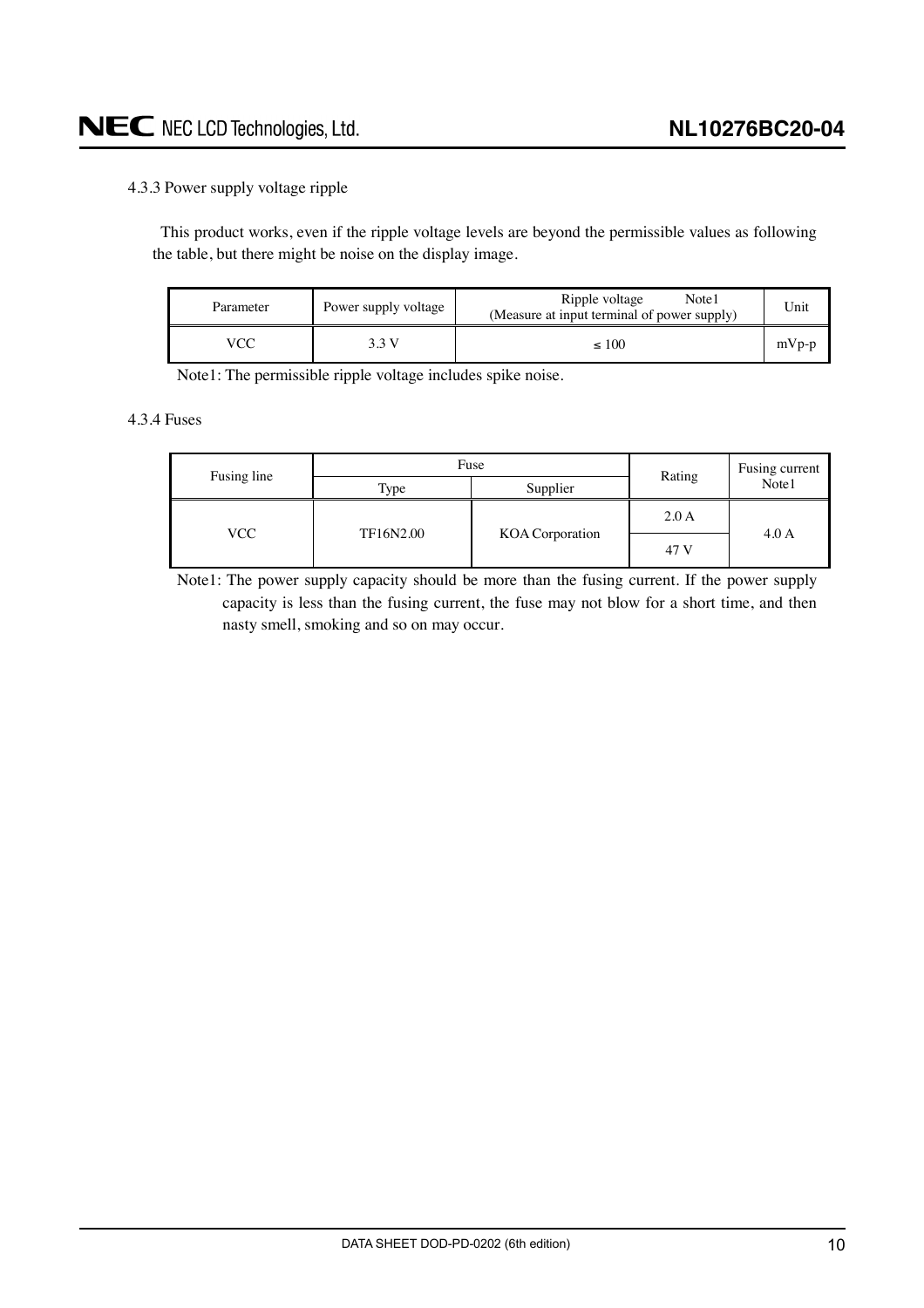# <span id="page-10-0"></span>4.4 POWER SUPPLY VOLTAGE SEQUENCE

4.4.1 Sequence for LCD panel signal processing board



- Note1: In terms of voltage variation (voltage drop) while VCC rising edge is below 3.0V, a protection circuit may work, and then this product may not work.
- Note2: Display (D0+/-, D1+/-, D2+/- and CK+/-) with 100Ω (Characteristic impedance) and function (DPSR) signals must be Low or High-impedance, exclude the VALID period (See above sequence diagram), in order to avoid that internal circuits is damaged.

If some of display and function signals of this product are cut while this product is working, even if the signal input to it once again, it might not work normally. If customer stops the display and function signals, they should be cut VCC.

4.4.2 Sequence for backlight inverter (Option)



- Note1: These are display and function signals for LCD panel signal processing board.
- Note2: The backlight inverter voltage (VDDB) should be inputted within the valid period of display and function signals, in order to avoid unstable data display.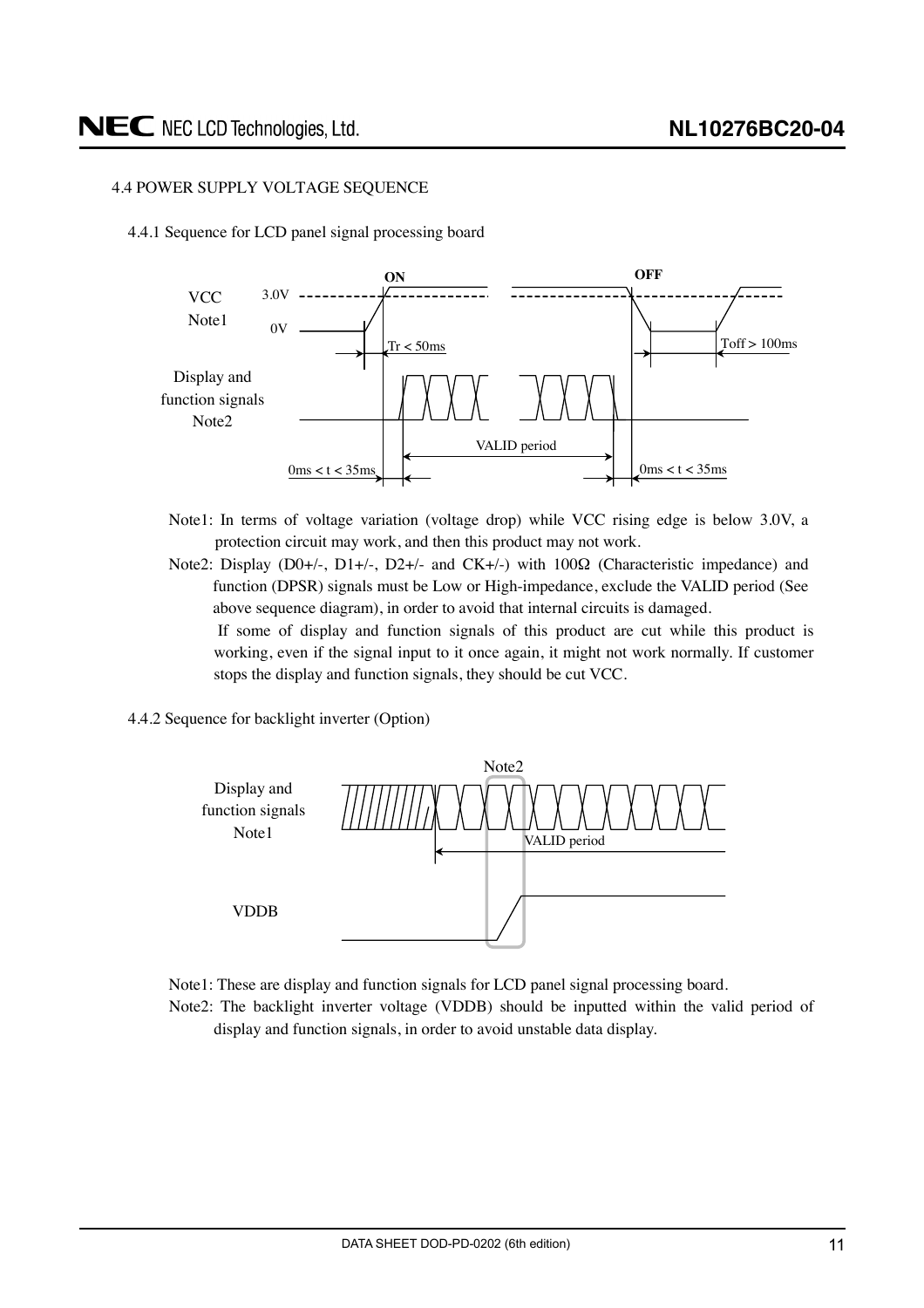### <span id="page-11-0"></span>4.5 CONNECTIONS AND FUNCTIONS FOR INTERFACE PINS

#### 4.5.1 LCD panel signal processing board

CN1 socket (Module side): FI-SE20P-HF (Japan Aviation Electronics Industry Limited) Adaptable plug: FI-S20S (Japan Aviation Electronics Industry Limited)

| Pin No.        | Symbol                    | Function                 | Remarks                                                 |  |  |  |  |  |  |
|----------------|---------------------------|--------------------------|---------------------------------------------------------|--|--|--|--|--|--|
| 1              | <b>GND</b>                |                          |                                                         |  |  |  |  |  |  |
| $\mathfrak{2}$ | <b>GND</b>                | Ground                   |                                                         |  |  |  |  |  |  |
| 3              | <b>DPSR</b>               | Select of scan direction | High: Reverse scan<br>Low or Open: Normal scan<br>Note1 |  |  |  |  |  |  |
| $\overline{4}$ | NC                        | Non connection           |                                                         |  |  |  |  |  |  |
| 5              | <b>GND</b>                | Ground                   |                                                         |  |  |  |  |  |  |
| 6              | $CK+$                     | Pixel clock              |                                                         |  |  |  |  |  |  |
| $\overline{7}$ | CK-                       |                          | Note2                                                   |  |  |  |  |  |  |
| 8              | <b>GND</b>                | Ground                   | $\overline{a}$                                          |  |  |  |  |  |  |
| 9              | $D2+$                     |                          | Note2                                                   |  |  |  |  |  |  |
| 10             | $D2-$                     | Pixel data               |                                                         |  |  |  |  |  |  |
| 11             | <b>GND</b>                | Ground                   |                                                         |  |  |  |  |  |  |
| 12             | $D1+$                     | Pixel data               | Note2                                                   |  |  |  |  |  |  |
| 13             | $D1-$                     |                          |                                                         |  |  |  |  |  |  |
| 14             | <b>GND</b>                | Ground                   | $\overline{a}$                                          |  |  |  |  |  |  |
| 15             | $D0+$                     | Pixel data               | Note2                                                   |  |  |  |  |  |  |
| 16             | $D0-$                     |                          |                                                         |  |  |  |  |  |  |
| 17             | <b>GND</b>                |                          |                                                         |  |  |  |  |  |  |
| 18             | $\operatorname{GND}$      | Ground                   |                                                         |  |  |  |  |  |  |
| 19             | $\ensuremath{\text{VCC}}$ |                          | ۰                                                       |  |  |  |  |  |  |
| 20             | <b>VCC</b>                | Power supply             |                                                         |  |  |  |  |  |  |

Note1: See "4.8 SCANNING DIRECTIONS".

Note2: Twist pair wires with 100Ω (Characteristic impedance) should be connected between LCD panel signal processing board and LVDS transmitter.

CN1: Figure of socket

 $\frac{1}{2}$  $\frac{1}{20}$  19 18 17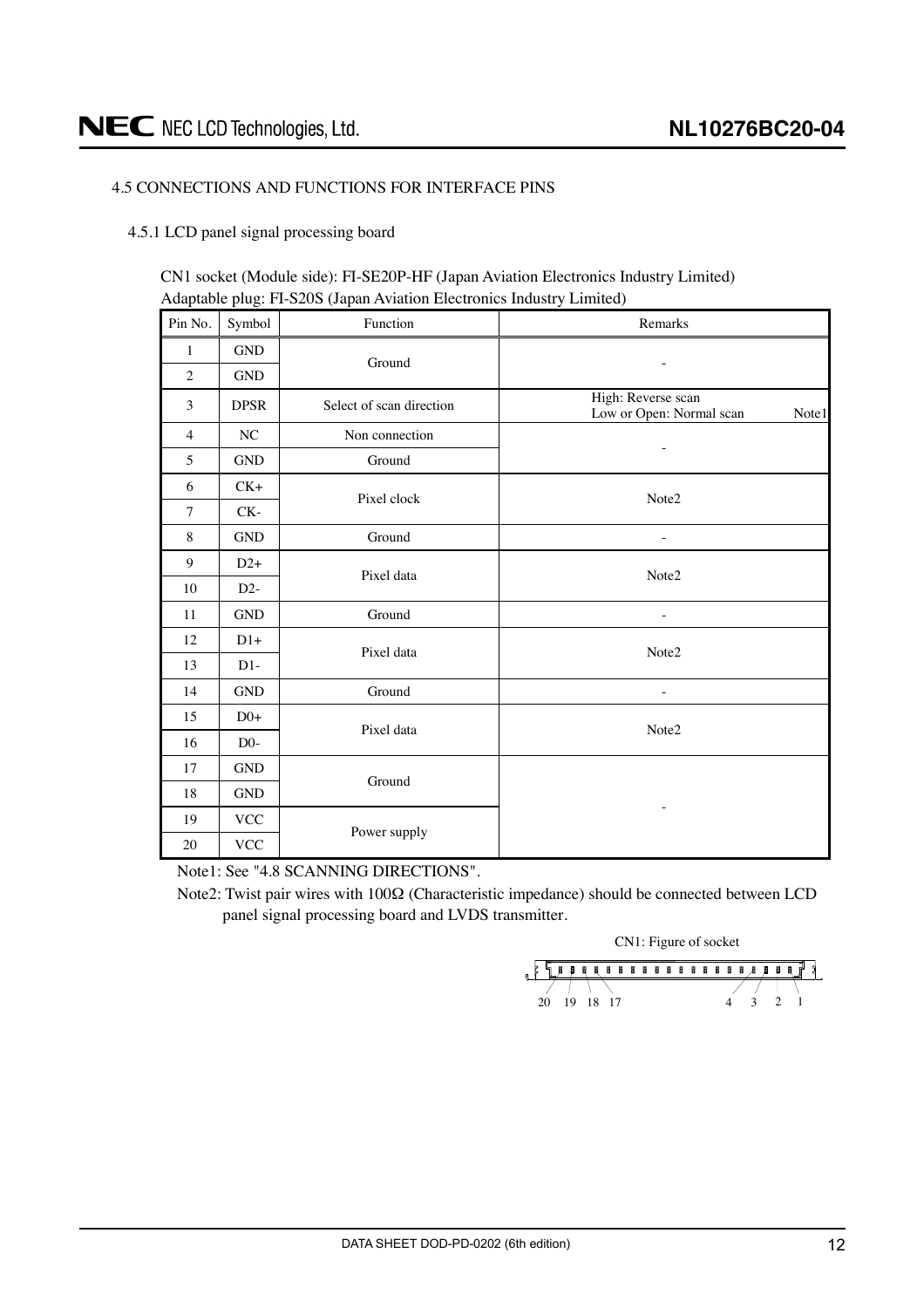# <span id="page-12-0"></span>4.5.2 Backlight lamp

CN2 plug: BHR-03VS-1 (J.S.T Mfg. Co., Ltd.) Adaptable socket: SM03 (4.0) B-BHS-TB (J.S.T Mfg. Co., Ltd.)

|         |        | $\cdots$ , = = = = = $\cdots$ , $\cdots$ . $\cdots$ = = $\cdots$ ; = $\cdots$ ; |                          |
|---------|--------|---------------------------------------------------------------------------------|--------------------------|
| Pin No. | Svmbol | Signal                                                                          | Remarks                  |
|         | VBLC   | Low voltage (Cold)                                                              |                          |
|         | VBLH   | High voltage (Hot)                                                              | $\overline{\phantom{a}}$ |
|         | VBLH   | High voltage (Hot)                                                              |                          |

CN2: Figure of plug



4.5.3 Positions of a plug and a socket

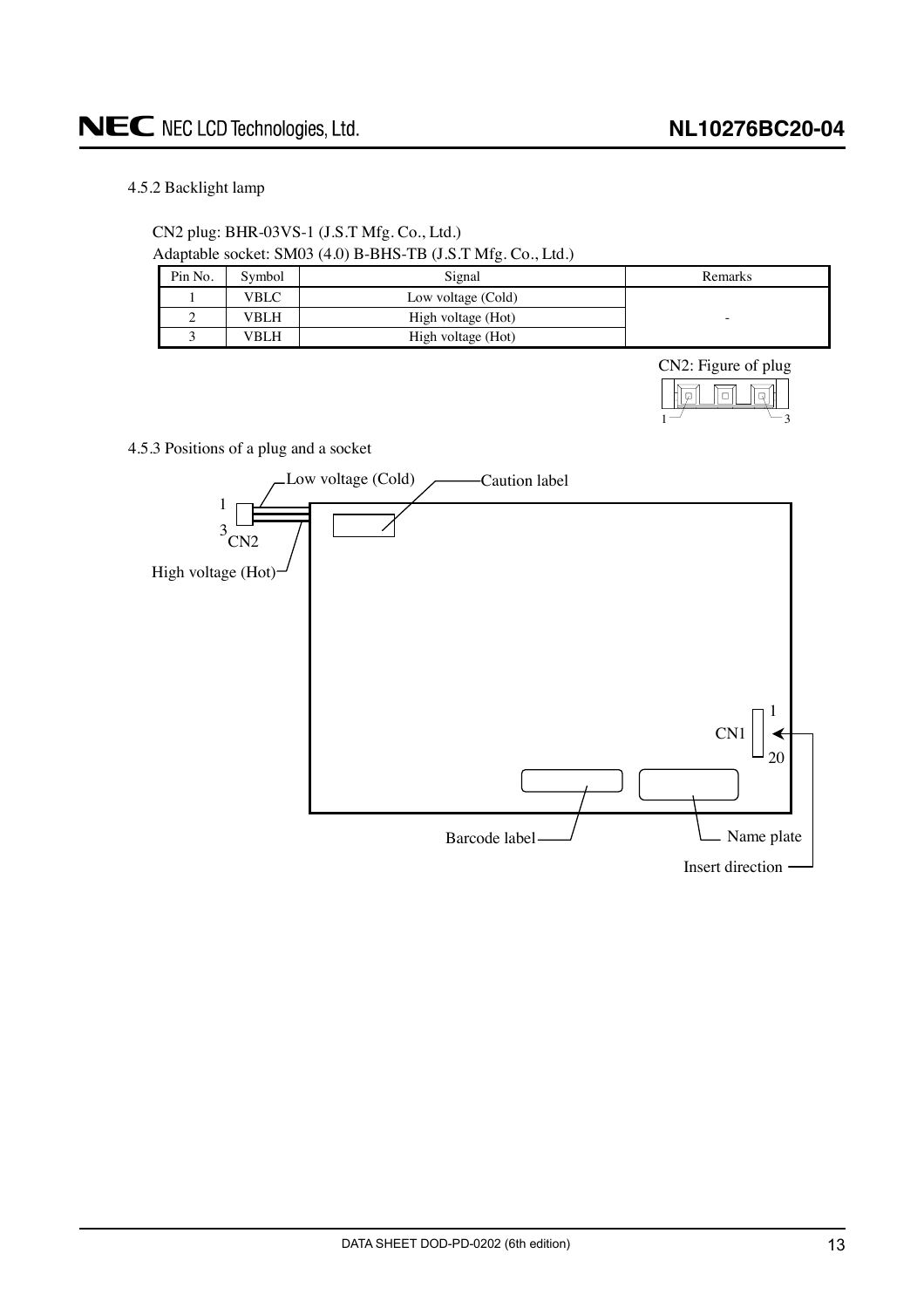# **NL10276BC20-04**

# <span id="page-13-0"></span>NEC NEC LCD Technologies, Ltd.



4.5.4 Connection between receiver and transmitter for LVDS

Note1: Recommended transmitter See the data sheet for THC63LVDM63A (THine Electronics Inc.). Note2: TC4 should be fixed to "High".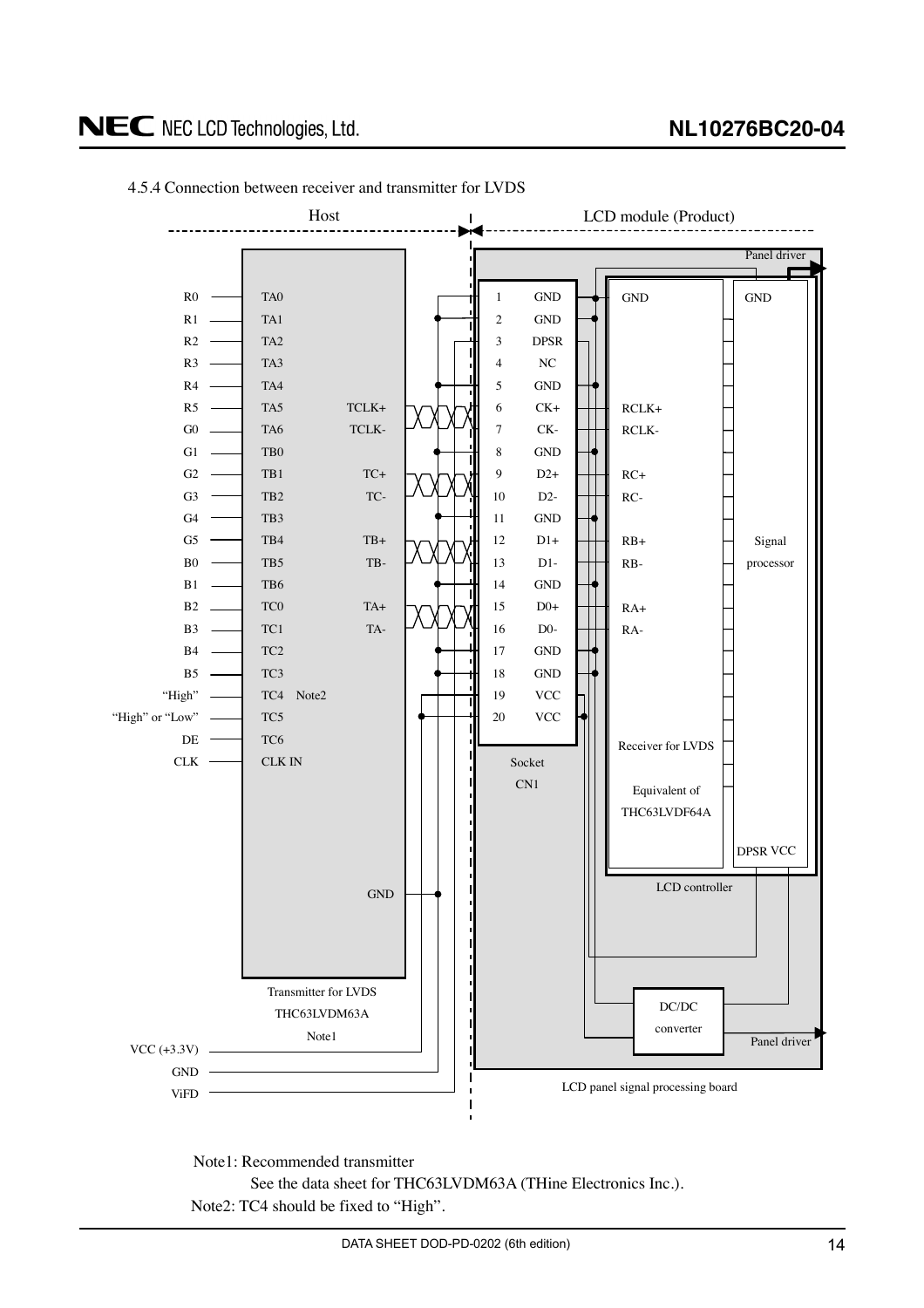# <span id="page-14-0"></span>4.6 DISPLAY COLORS AND INPUT DATA SIGNALS

This product can display in equivalent to 262,144 colors in 64 scale. Also the relation between display colors and input data signals is as the following table.

| Display colors |              |                  |                  |                  |                                    |                  |                  |                  |                  |                  | Data signal (0: Low level, 1: High level) |                  |                  |                  |                  |                  |                  |                  |                  |
|----------------|--------------|------------------|------------------|------------------|------------------------------------|------------------|------------------|------------------|------------------|------------------|-------------------------------------------|------------------|------------------|------------------|------------------|------------------|------------------|------------------|------------------|
|                |              | R <sub>5</sub>   | R <sub>4</sub>   | R <sub>3</sub>   | $\ensuremath{\mathbb{R}}\xspace$ 2 | R <sub>1</sub>   |                  | R0G5             | G <sub>4</sub>   | G <sub>3</sub>   | G <sub>2</sub>                            | G <sub>1</sub>   | G0B5             |                  | <b>B</b> 4       | <b>B</b> 3       | B <sub>2</sub>   | B <sub>1</sub>   | B <sub>0</sub>   |
|                | <b>Black</b> | $\mathbf{0}$     | $\boldsymbol{0}$ | $\boldsymbol{0}$ | $\boldsymbol{0}$                   | $\boldsymbol{0}$ | $\boldsymbol{0}$ | $\boldsymbol{0}$ | $\boldsymbol{0}$ | $\boldsymbol{0}$ | $\boldsymbol{0}$                          | $\boldsymbol{0}$ | $\boldsymbol{0}$ | $\boldsymbol{0}$ | $\boldsymbol{0}$ | $\boldsymbol{0}$ | 0                | $\boldsymbol{0}$ | $\boldsymbol{0}$ |
|                | Blue         | $\mathbf{0}$     | $\mathbf{0}$     | $\boldsymbol{0}$ | $\boldsymbol{0}$                   | 0                | $\mathbf{0}$     | $\boldsymbol{0}$ | $\boldsymbol{0}$ | 0                | $\boldsymbol{0}$                          | $\boldsymbol{0}$ | 0                | 1                | 1                | 1                | $\mathbf{1}$     | $\mathbf{1}$     | $\mathbf{1}$     |
|                | Red          | 1                | $\mathbf{1}$     | $\mathbf{1}$     | 1                                  | 1                | 1                | $\boldsymbol{0}$ | $\boldsymbol{0}$ | $\boldsymbol{0}$ | $\boldsymbol{0}$                          | $\boldsymbol{0}$ | $\overline{0}$   | $\boldsymbol{0}$ | $\overline{0}$   | $\boldsymbol{0}$ | $\mathbf{0}$     | $\boldsymbol{0}$ | $\boldsymbol{0}$ |
|                | Magenta      | 1                | 1                | 1                | 1                                  | 1                | 1                | $\mathbf{0}$     | $\overline{0}$   | 0                | $\mathbf{0}$                              | $\boldsymbol{0}$ | $\mathbf{0}$     | 1                | 1                | 1                | 1                | 1                | $\mathbf{1}$     |
| Basic colors   | Green        | $\theta$         | $\mathbf{0}$     | $\boldsymbol{0}$ | $\boldsymbol{0}$                   | $\boldsymbol{0}$ | $\mathbf{0}$     | 1                | 1                | $\mathbf{1}$     | $\mathbf{1}$                              | $\mathbf{1}$     | $\mathbf{1}$     | $\boldsymbol{0}$ | $\boldsymbol{0}$ | $\boldsymbol{0}$ | $\overline{0}$   | $\boldsymbol{0}$ | $\mathbf{0}$     |
|                | Cyan         | 0                | $\mathbf{0}$     | $\mathbf{0}$     | $\mathbf{0}$                       | $\mathbf{0}$     | 0                | 1                | $\mathbf{1}$     | $\mathbf{1}$     | 1                                         | $\mathbf{1}$     | 1                | 1                | 1                | 1                | 1                | 1                | 1                |
|                | Yellow       | 1                | $\mathbf{1}$     | 1                | 1                                  | $\mathbf{1}$     | 1                | 1                | $\mathbf{1}$     | $\mathbf{1}$     | $\mathbf{1}$                              | $\mathbf{1}$     | $\mathbf{1}$     | $\overline{0}$   | $\overline{0}$   | $\mathbf{0}$     | $\mathbf{0}$     | $\mathbf{0}$     | $\theta$         |
|                | White        | 1                | $\mathbf{1}$     | $\mathbf{1}$     | 1                                  | 1                | 1                | 1                | $\mathbf{1}$     | 1                | 1                                         | 1                | 1                | 1                | 1                | 1                | 1                | 1                | 1                |
|                | <b>Black</b> | $\theta$         | $\theta$         | $\theta$         | $\overline{0}$                     | $\overline{0}$   | $\overline{0}$   | $\theta$         | $\mathbf{0}$     | $\boldsymbol{0}$ | $\mathbf{0}$                              | $\boldsymbol{0}$ | $\theta$         | $\overline{0}$   | $\overline{0}$   | $\overline{0}$   | $\theta$         | $\boldsymbol{0}$ | $\boldsymbol{0}$ |
|                |              | $\overline{0}$   | $\mathbf{0}$     | $\boldsymbol{0}$ | $\boldsymbol{0}$                   | $\boldsymbol{0}$ | $\mathbf{1}$     | $\boldsymbol{0}$ | $\boldsymbol{0}$ | $\boldsymbol{0}$ | $\boldsymbol{0}$                          | $\boldsymbol{0}$ | $\overline{0}$   | $\boldsymbol{0}$ | $\overline{0}$   | $\boldsymbol{0}$ | $\overline{0}$   | $\boldsymbol{0}$ | $\boldsymbol{0}$ |
|                | dark         | 0                | $\mathbf{0}$     | $\boldsymbol{0}$ | $\boldsymbol{0}$                   | 1                | $\boldsymbol{0}$ | $\mathbf{0}$     | $\boldsymbol{0}$ | $\mathbf{0}$     | $\mathbf{0}$                              | $\mathbf{0}$     | $\overline{0}$   | 0                | $\overline{0}$   | $\overline{0}$   | $\overline{0}$   | $\boldsymbol{0}$ | $\mathbf{0}$     |
| Red scale      |              |                  |                  |                  |                                    |                  |                  |                  |                  |                  |                                           |                  |                  |                  |                  |                  |                  |                  |                  |
|                |              |                  |                  |                  |                                    |                  |                  |                  |                  |                  |                                           |                  |                  |                  |                  |                  |                  |                  |                  |
|                | bright       | 1                | 1                | 1                | 1                                  | $\boldsymbol{0}$ | $\mathbf{1}$     | $\boldsymbol{0}$ | $\boldsymbol{0}$ | $\boldsymbol{0}$ | $\boldsymbol{0}$                          | $\boldsymbol{0}$ | $\boldsymbol{0}$ | $\boldsymbol{0}$ | $\boldsymbol{0}$ | 0                | $\boldsymbol{0}$ | $\boldsymbol{0}$ | $\boldsymbol{0}$ |
|                |              | 1                | 1                | 1                | $\mathbf{1}$                       | $\mathbf{1}$     | 0                | $\boldsymbol{0}$ | $\boldsymbol{0}$ | $\boldsymbol{0}$ | $\boldsymbol{0}$                          | $\boldsymbol{0}$ | $\mathbf{0}$     | $\overline{0}$   | $\overline{0}$   | $\mathbf{0}$     | $\mathbf{0}$     | $\boldsymbol{0}$ | $\boldsymbol{0}$ |
|                | Red          | 1                | $\mathbf{1}$     | 1                | 1                                  | 1                | 1                | $\mathbf{0}$     | $\boldsymbol{0}$ | 0                | $\boldsymbol{0}$                          | $\boldsymbol{0}$ | $\mathbf{0}$     | $\mathbf{0}$     | $\overline{0}$   | $\mathbf{0}$     | $\mathbf{0}$     | $\boldsymbol{0}$ | $\boldsymbol{0}$ |
|                | <b>Black</b> | $\boldsymbol{0}$ | $\mathbf{0}$     | $\overline{0}$   | $\overline{0}$                     | $\overline{0}$   | $\overline{0}$   | $\boldsymbol{0}$ | $\overline{0}$   | $\overline{0}$   | $\overline{0}$                            | $\mathbf{0}$     | $\overline{0}$   | $\boldsymbol{0}$ | $\overline{0}$   | $\mathbf{0}$     | $\theta$         | $\mathbf 0$      | $\boldsymbol{0}$ |
|                |              | 0                | $\mathbf{0}$     | $\mathbf{0}$     | $\mathbf{0}$                       | $\mathbf{0}$     | 0                | $\theta$         | $\boldsymbol{0}$ | $\mathbf{0}$     | $\mathbf{0}$                              | $\boldsymbol{0}$ | 1                | 0                | $\overline{0}$   | $\mathbf{0}$     | $\theta$         | $\boldsymbol{0}$ | $\mathbf{0}$     |
|                | dark         | $\overline{0}$   | $\mathbf{0}$     | $\boldsymbol{0}$ | $\theta$                           | $\overline{0}$   | $\overline{0}$   | $\mathbf{0}$     | $\mathbf{0}$     | $\overline{0}$   | $\mathbf{0}$                              | $\mathbf{1}$     | $\theta$         | $\overline{0}$   | $\overline{0}$   | $\mathbf{0}$     | $\theta$         | $\boldsymbol{0}$ | $\theta$         |
| Green scale    |              |                  |                  |                  |                                    |                  |                  |                  |                  |                  |                                           |                  |                  |                  |                  |                  |                  |                  |                  |
|                |              |                  |                  |                  |                                    |                  |                  |                  |                  |                  |                                           |                  |                  |                  |                  |                  |                  |                  |                  |
|                | bright       | 0                | 0                | $\boldsymbol{0}$ | $\boldsymbol{0}$                   | $\boldsymbol{0}$ | $\boldsymbol{0}$ | 1                | $\mathbf{1}$     | 1                | 1                                         | $\boldsymbol{0}$ | 1                | $\boldsymbol{0}$ | $\boldsymbol{0}$ | 0                | $\mathbf{0}$     | $\boldsymbol{0}$ | $\boldsymbol{0}$ |
|                |              | $\theta$         | $\mathbf{0}$     | $\mathbf{0}$     | $\mathbf{0}$                       | $\mathbf{0}$     | $\mathbf{0}$     | 1                | $\mathbf{1}$     | $\mathbf{1}$     | $\mathbf{1}$                              | $\mathbf{1}$     | $\mathbf{0}$     | $\mathbf{0}$     | $\overline{0}$   | $\mathbf{0}$     | $\mathbf{0}$     | $\mathbf{0}$     | $\boldsymbol{0}$ |
|                | Green        | 0                | $\mathbf{0}$     | $\boldsymbol{0}$ | $\boldsymbol{0}$                   | $\boldsymbol{0}$ | 0                | 1                | $\mathbf{1}$     | $\,1$            | $\mathbf{1}$                              | $\mathbf{1}$     | 1                | $\mathbf{0}$     | $\boldsymbol{0}$ | $\boldsymbol{0}$ | $\boldsymbol{0}$ | $\boldsymbol{0}$ | $\boldsymbol{0}$ |
|                | <b>Black</b> | $\Omega$         | $\theta$         | $\mathbf{0}$     | $\theta$                           | $\mathbf{0}$     | $\boldsymbol{0}$ | $\boldsymbol{0}$ | $\boldsymbol{0}$ | $\boldsymbol{0}$ | $\mathbf{0}$                              | $\mathbf{0}$     | $\theta$         | $\theta$         | $\theta$         | $\theta$         | $\theta$         | $\mathbf{0}$     | $\mathbf{0}$     |
|                |              | $\mathbf{0}$     | $\mathbf{0}$     | $\boldsymbol{0}$ | $\boldsymbol{0}$                   | $\mathbf{0}$     | $\mathbf{0}$     | $\boldsymbol{0}$ | $\boldsymbol{0}$ | $\boldsymbol{0}$ | $\boldsymbol{0}$                          | $\boldsymbol{0}$ | $\mathbf{0}$     | $\boldsymbol{0}$ | $\boldsymbol{0}$ | $\boldsymbol{0}$ | $\mathbf{0}$     | $\boldsymbol{0}$ | $\mathbf{1}$     |
|                | dark         | 0                | $\mathbf{0}$     | $\mathbf{0}$     | $\mathbf{0}$                       | $\mathbf{0}$     | $\overline{0}$   | $\mathbf{0}$     | $\overline{0}$   | $\overline{0}$   | $\mathbf{0}$                              | $\boldsymbol{0}$ | $\mathbf{0}$     | $\overline{0}$   | $\overline{0}$   | $\boldsymbol{0}$ | $\overline{0}$   | $\mathbf{1}$     | $\mathbf{0}$     |
| Blue scale     |              |                  |                  |                  |                                    |                  |                  |                  |                  |                  |                                           |                  |                  |                  |                  |                  |                  |                  |                  |
|                |              |                  |                  |                  |                                    |                  |                  |                  |                  |                  |                                           |                  |                  |                  |                  |                  |                  |                  |                  |
|                | bright       | 0                | $\mathbf{0}$     | $\mathbf{0}$     | $\mathbf{0}$                       | $\mathbf{0}$     | $\mathbf{0}$     | 0                | $\boldsymbol{0}$ | $\boldsymbol{0}$ | $\mathbf{0}$                              | $\boldsymbol{0}$ | $\mathbf{0}$     | 1                | 1                | 1                | 1                | $\mathbf{0}$     | 1                |
|                |              | 0                | $\overline{0}$   | $\mathbf{0}$     | $\mathbf{0}$                       | 0                | $\boldsymbol{0}$ | $\mathbf{0}$     | $\boldsymbol{0}$ | $\boldsymbol{0}$ | $\mathbf{0}$                              | $\mathbf{0}$     | $\overline{0}$   | 1                | 1                | 1                | 1                | 1                | $\boldsymbol{0}$ |
|                | Blue         | 0                | $\mathbf{0}$     | $\mathbf{0}$     | $\mathbf{0}$                       | 0                | 0                | 0                | $\mathbf{0}$     | 0                | $\boldsymbol{0}$                          | 0                | 0                | 1                | 1                | 1                | 1                | 1                | $\mathbf{1}$     |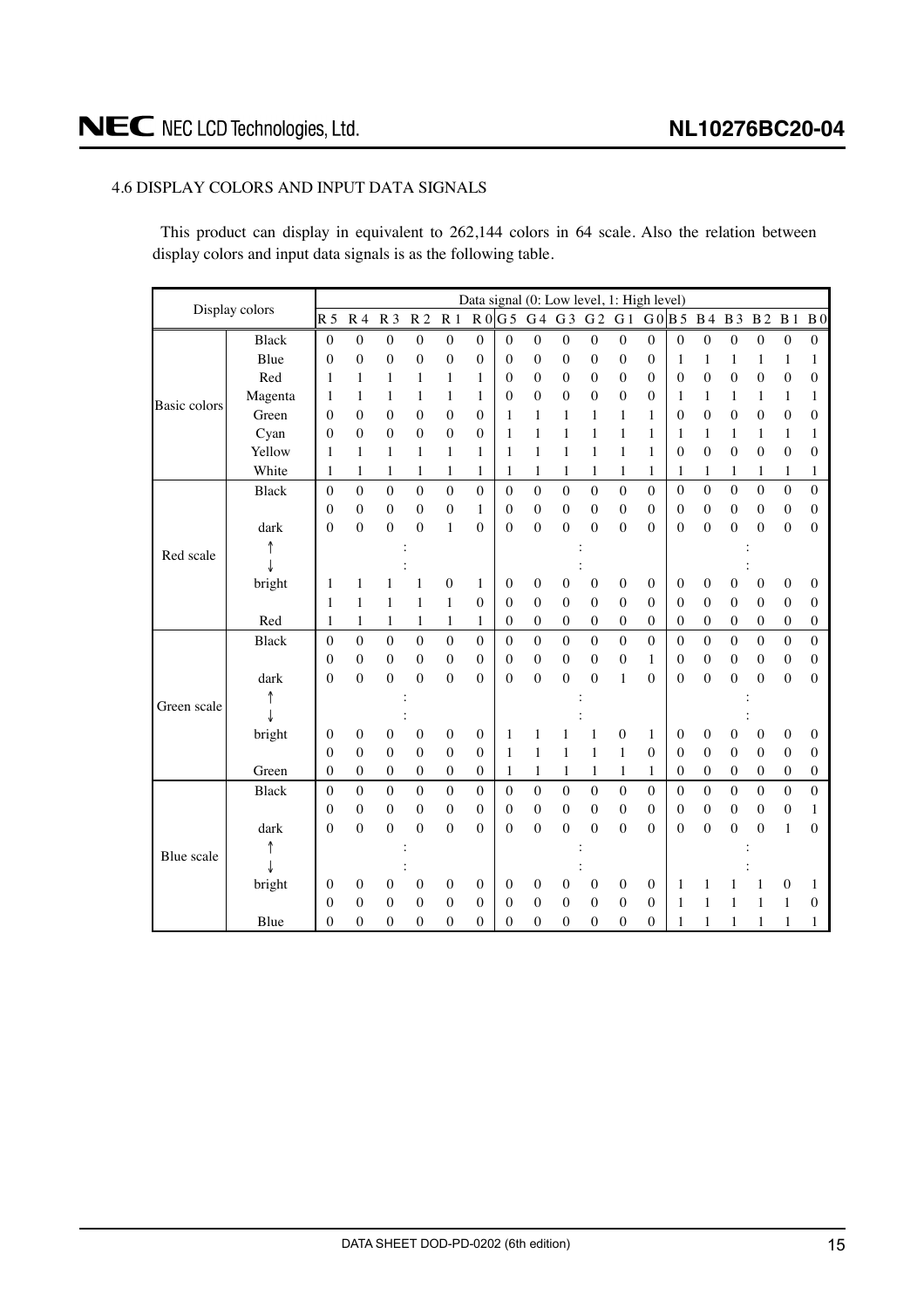# <span id="page-15-0"></span>4.7 DISPLAY POSITIONS

The following table is the coordinates per pixel (See figure of "4.8 SCANNING DIRECTIONS".).

| C(0, 0)       | C(1, 0)       | $\bullet\,\bullet\,\bullet$                                                 | C(X, 0)       | $\bullet\bullet\bullet$     | C(1022, 0)   | C(1023, 0)   |
|---------------|---------------|-----------------------------------------------------------------------------|---------------|-----------------------------|--------------|--------------|
| C(0, 1)       | C(1, 1)       | $\bullet\hspace{0.1cm} \bullet\hspace{0.1cm} \bullet\hspace{0.1cm} \bullet$ | C(X, 1)       | $\bullet\bullet\bullet$     | C(1022, 1)   | C(1023, 1)   |
|               |               |                                                                             |               |                             |              |              |
|               |               | $\cdots$                                                                    |               | $\cdots$                    |              |              |
|               |               |                                                                             | ٠             |                             |              |              |
| C(0, Y)       | $C(-1,$<br>Y) | $\bullet\ \bullet\ \bullet$                                                 | C( X, Y)      | $\bullet\,\bullet\,\bullet$ | C(1022, Y)   | C(1023, Y)   |
|               |               |                                                                             |               |                             |              |              |
|               |               | $\bullet\bullet\bullet$                                                     | ٠             | $\bullet\bullet\bullet$     |              |              |
|               |               |                                                                             | $\bullet$     |                             |              |              |
| C(0, 766)     | C(1, 766)     | $\bullet\hspace{0.1cm} \bullet\hspace{0.1cm} \bullet\hspace{0.1cm} \bullet$ | X, 766)<br>C( | $\bullet\bullet\bullet$     | C(1022, 766) | C(1023, 766) |
| 0, 767)<br>C( | 1,767<br>C(   | $\bullet\bullet\bullet$                                                     | X, 767<br>C(  | $\cdots$                    | C(1022, 767) | C(1023, 767) |

# 4.8 SCANNING DIRECTIONS

The following figures are seen from a front view. Also the arrow shows the direction of scan.







Figure 2. Reverse scan (DPSR: High)

Note1: Meaning of  $C(X, Y)$  and  $D(X, Y)$ 

C (X, Y): The coordinates of the display position (See "4.7 DISPLAY POSITIONS".) D (X, Y): The data number of input signal for LCD panel signal processing board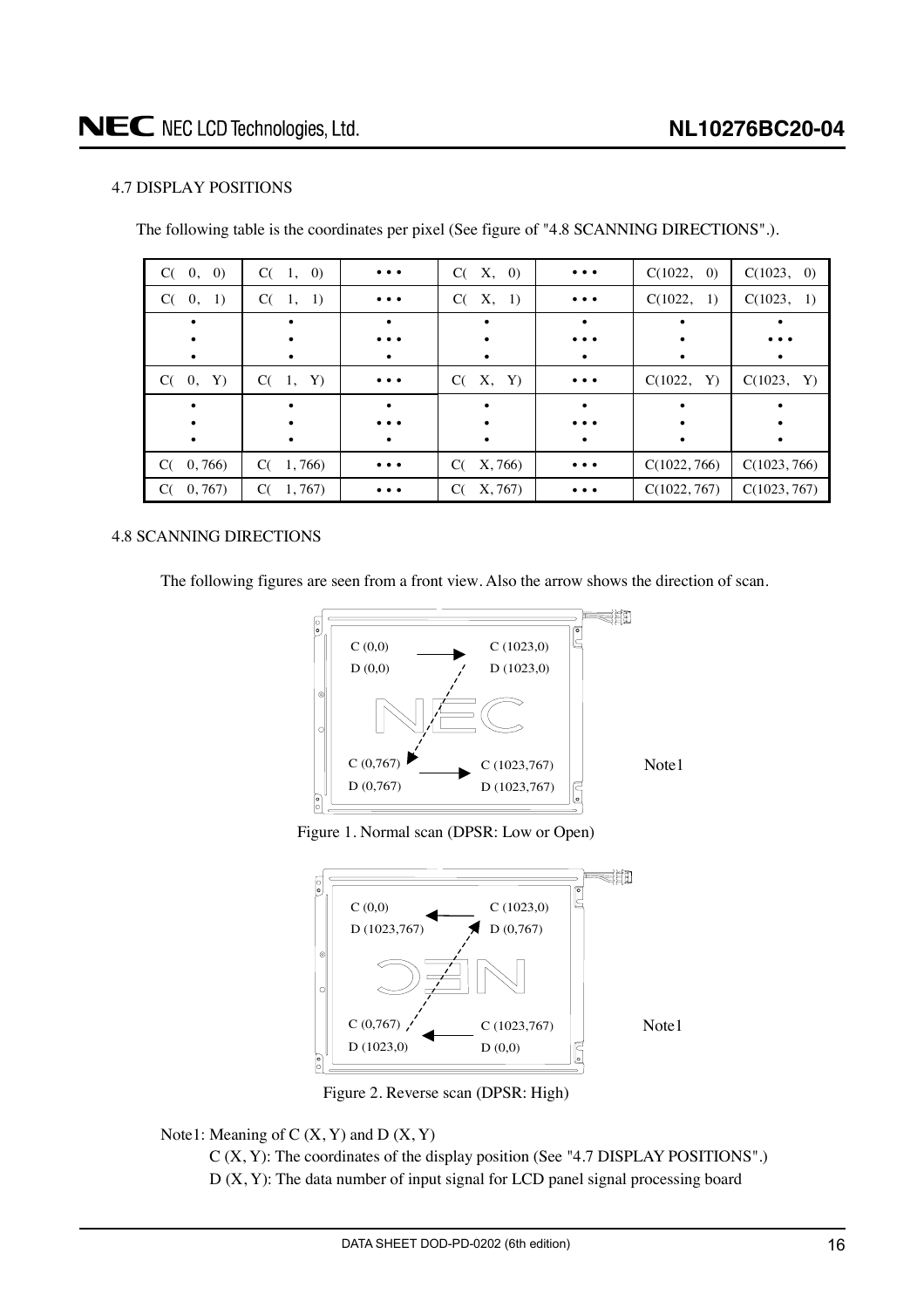# <span id="page-16-0"></span>NEC NEC LCD Technologies, Ltd.

### 4.9 INPUT SIGNAL TIMINGS FOR LCD PANEL SIGNAL PROCESSING BOARD

- 4.9.1 Outline of input signal timings
	- Horizontal signal



Note1: This diagram indicates virtual signal for set up to timing.

• Vertical signal



Note1: This diagram indicates virtual signal for set up to timing. Note2: See "4.9.2 Input signal timing chart" for numeration of pulse.

#### 4.9.2 Input signal timing chart



DATA SHEET DOD-PD-0202 (6th edition) 17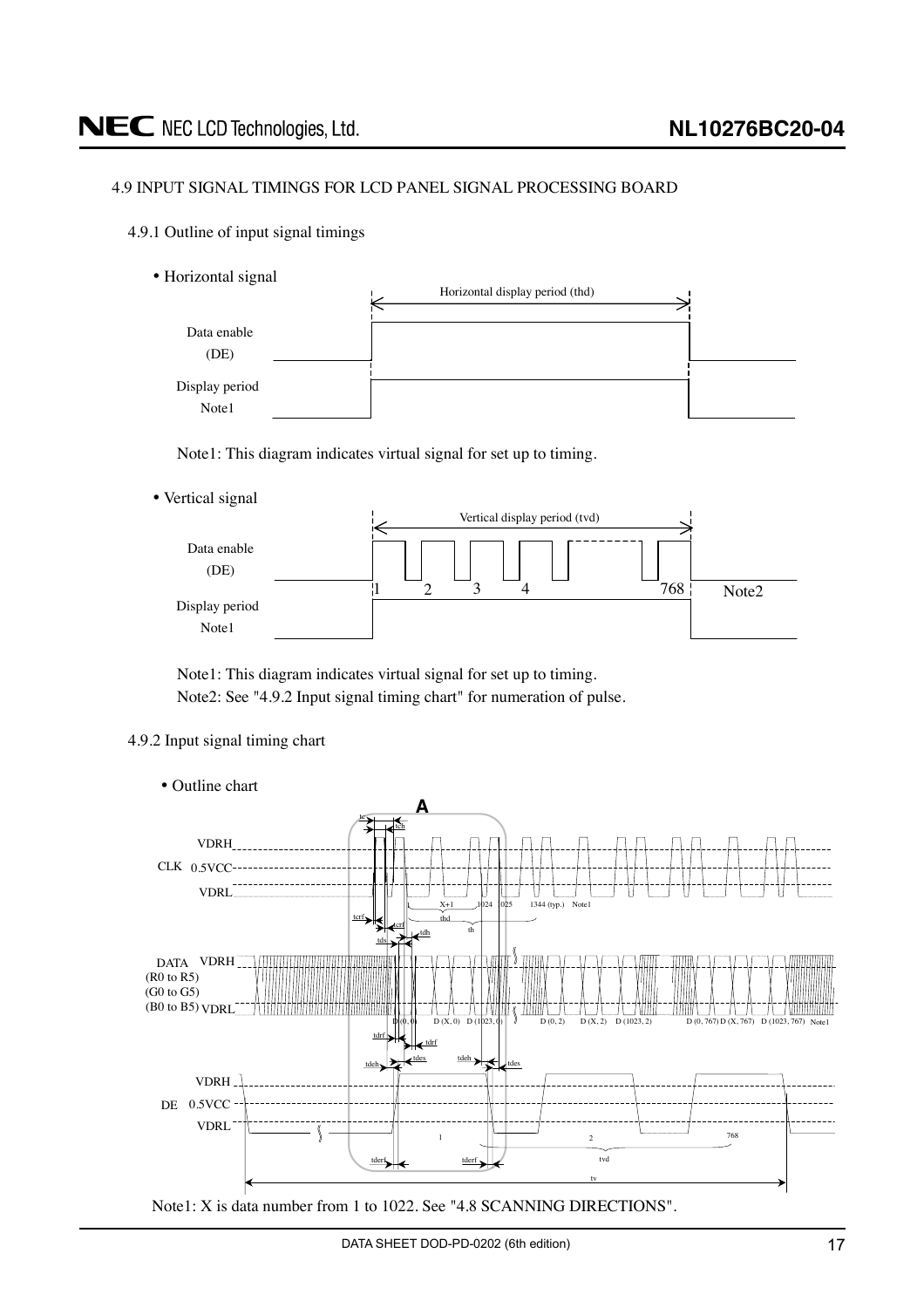# <span id="page-17-0"></span>• Detail of **A** part



Note1: X is data number from 1 to 1022. See "4.8 SCANNING DIRECTIONS".

|             | Parameter                 | Note1                | Symbol | Min.                     | Typ.                     | Max.                     | Unit                    | Remarks           |  |
|-------------|---------------------------|----------------------|--------|--------------------------|--------------------------|--------------------------|-------------------------|-------------------|--|
|             | Frequency (LVDS receiver) | tcf                  | 60.0   | 65.0                     | 68.0                     | <b>MHz</b>               | 15.4 ns (typ.) Note $1$ |                   |  |
| <b>CLK</b>  |                           | Duty                 | tcd    | ۳                        |                          |                          |                         | Note1, Note2      |  |
|             |                           | Rise time, Fall time | tcrf   | ۰                        | ۰                        | ۰                        | ٠                       |                   |  |
|             | <b>CLK-DATA</b>           | Setup time           | tds    | ۰                        | $\overline{\phantom{a}}$ | $\overline{\phantom{a}}$ | ٠                       | Note <sub>2</sub> |  |
| <b>DATA</b> |                           | Hold time            | tdh    | ۰                        | $\overline{\phantom{a}}$ | $\overline{\phantom{a}}$ | ٠                       |                   |  |
|             |                           | Rise time, Fall time | tdrf   | ۰                        | ۰                        | $\overline{\phantom{a}}$ | ۰                       |                   |  |
|             |                           |                      | th     | 19.67                    | 20.676                   | 22.4                     | $\mu$ s                 | 48.363kHz (Typ.)  |  |
|             | Horizontal                | Cycle                |        | $\overline{\phantom{a}}$ | 1,344                    | $\overline{\phantom{a}}$ | <b>CLK</b>              | Note1, Note3      |  |
|             |                           | Display period       | thd    | 1,024                    |                          | <b>CLK</b>               |                         |                   |  |
|             |                           |                      |        | 13.3                     | 16.666                   | 18.5                     | ms                      | 60.0Hz (Typ.)     |  |
| <b>DE</b>   | Vertical<br>(One frame)   | Cycle                | tv     | 780                      | 806                      | ٠                        | H                       | Note1             |  |
|             |                           | Display period       | tvd    | 768                      |                          |                          | H                       |                   |  |
|             | CLK-DE                    | Setup time           | tdes   | ۰                        | $\overline{\phantom{a}}$ | $\overline{\phantom{a}}$ | ٠                       |                   |  |
|             |                           | Hold time            | tdeh   | ۰                        | $\overline{\phantom{a}}$ | $\overline{\phantom{a}}$ | ٠                       | Note <sub>2</sub> |  |
|             |                           | Rise time, Fall time | tderf  |                          |                          |                          |                         |                   |  |

Note1: Definition of parameters is as follows.

 $tcf = 1/tc$ ,  $tcd = tch/tc = tch \times tcf$ ,  $tc = 1CLK$ ,  $th = 1H$ 

Note2: See the data sheet of LVDS transmitter.

Note3: "th" must keep the fluctuation within  $\pm 1$  CLK, because of avoidance of image sticking.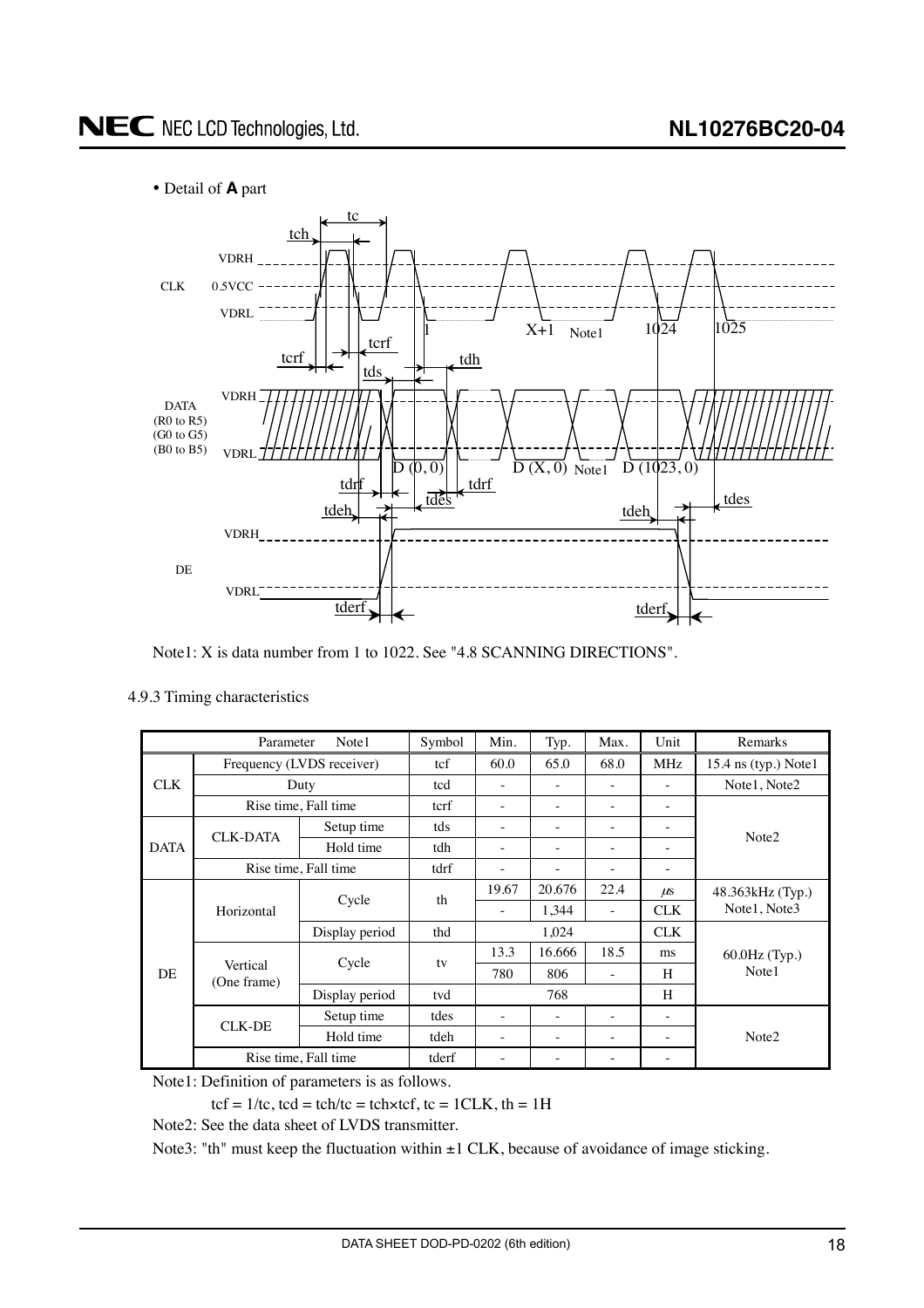# <span id="page-18-0"></span>4.10 OPTICS

|  |  | 4.10.1 Optical characteristics |
|--|--|--------------------------------|
|--|--|--------------------------------|

|                      |       |                                                                                                           |              |                          |       |                          |                          | (Note1, Note2)    |  |
|----------------------|-------|-----------------------------------------------------------------------------------------------------------|--------------|--------------------------|-------|--------------------------|--------------------------|-------------------|--|
| Parameter            |       | Condition                                                                                                 | Symbol       | Min.                     | Typ.  | Max.                     | Unit                     | Remarks           |  |
| Contrast ratio       |       | White/Black at center<br>$\theta$ R = 0°, $\theta$ L = 0°, $\theta$ U = 0°, $\theta$ D = 0°               | <b>CR</b>    | 150                      | 300   | $\overline{\phantom{0}}$ | $\overline{\phantom{a}}$ | Note3             |  |
| Luminance            |       | White at center<br>$\theta$ R = 0°, $\theta$ L = 0°, $\theta$ U = 0°, $\theta$ D = 0°                     | L            | 240                      | 300   | $\overline{\phantom{a}}$ | cd/m <sup>2</sup>        |                   |  |
| Luminance uniformity |       |                                                                                                           | LU           | $\overline{\phantom{a}}$ | 1.24  | 1.40                     | $\omega$                 | Note4             |  |
|                      | White | x coordinate                                                                                              | Wx           | $\blacksquare$           | 0.315 | $\sim$                   | ٠                        |                   |  |
|                      |       | y coordinate                                                                                              | Wy           | $\blacksquare$           | 0.340 | $\bar{a}$                | ä,                       |                   |  |
|                      | Red   | x coordinate                                                                                              | Rx           | ä,                       | 0.575 | ä,                       | $\blacksquare$           |                   |  |
| Chromaticity         |       | y coordinate                                                                                              | Ry           | $\blacksquare$           | 0.335 |                          |                          |                   |  |
|                      | Green | x coordinate                                                                                              | <b>Gx</b>    | $\blacksquare$           | 0.332 |                          | -                        | Note <sub>5</sub> |  |
|                      |       | y coordinate                                                                                              | Gy           | $\blacksquare$           | 0.536 |                          | ٠                        |                   |  |
|                      | Blue  | x coordinate                                                                                              | Bx           | ä,                       | 0.153 | ÷.                       | $\blacksquare$           |                   |  |
|                      |       | y coordinate                                                                                              | By           | $\blacksquare$           | 0.150 | $\blacksquare$           | ٠                        |                   |  |
| Color gamut          |       | $\theta$ R = 0°, $\theta$ L = 0°, $\theta$ U = 0°, $\theta$ D = 0°<br>at center, against NTSC color space | $\mathsf{C}$ | 35                       | 40    | $\overline{\phantom{a}}$ | $\%$                     |                   |  |
|                      |       | White to black                                                                                            | Ton          | $\sim$                   | 15    | 30                       | ms                       | Note <sub>6</sub> |  |
| Response time        |       | Black to white                                                                                            | Toff         | $\overline{\phantom{a}}$ | 40    | 60                       | ms                       | Note7             |  |
|                      | Right | $\theta U = 0^\circ$ , $\theta D = 0^\circ$ , $CR = 10$                                                   | $\theta$ R   | $\overline{\phantom{a}}$ | 60    | $\bar{a}$                | $\circ$                  |                   |  |
|                      | Left  | $\theta U = 0^\circ$ , $\theta D = 0^\circ$ , $CR = 10$                                                   | $\theta$ L   | $\sim$                   | 60    | $\overline{\phantom{a}}$ | $\circ$                  | Note <sub>8</sub> |  |
| Viewing angle        | Up    | $\theta$ R = 0°, $\theta$ L = 0°, CR = 10                                                                 | $\theta U$   | $\overline{\phantom{a}}$ | 45    | $\bar{a}$                | $\circ$                  |                   |  |
|                      | Down  | $\theta$ R = 0°, $\theta$ L = 0°, CR = 10                                                                 | $\theta$ D   | $\overline{\phantom{a}}$ | 60    |                          | $\circ$                  |                   |  |

Note1: These are initial characteristics.

Note2: Measurement conditions are as follows.

Ta =  $25^{\circ}$ C, VCC =  $3.3$ V, IBL =  $5.0$ mArms/lamp, Display mode: XGA, Horizontal cycle = 48.363kHz, Vertical cycle = 60.0Hz, DPSR = Low or Open: Normal scan

Optical characteristics are measured at luminance saturation after 20minutes from working the product, in the dark room. Also measurement method for luminance is as follows.



Note3: See "4.10.2 Definition of contrast ratio".

Note4: See "4.10.3 Definition of luminance uniformity".

Note5: These coordinates are found on CIE 1931 chromaticity diagram.

Note6: Product surface temperature: TopF = 25°C

Note7: See "4.10.4 Definition of response times".

Note8: See "4.10.5 Definition of viewing angles".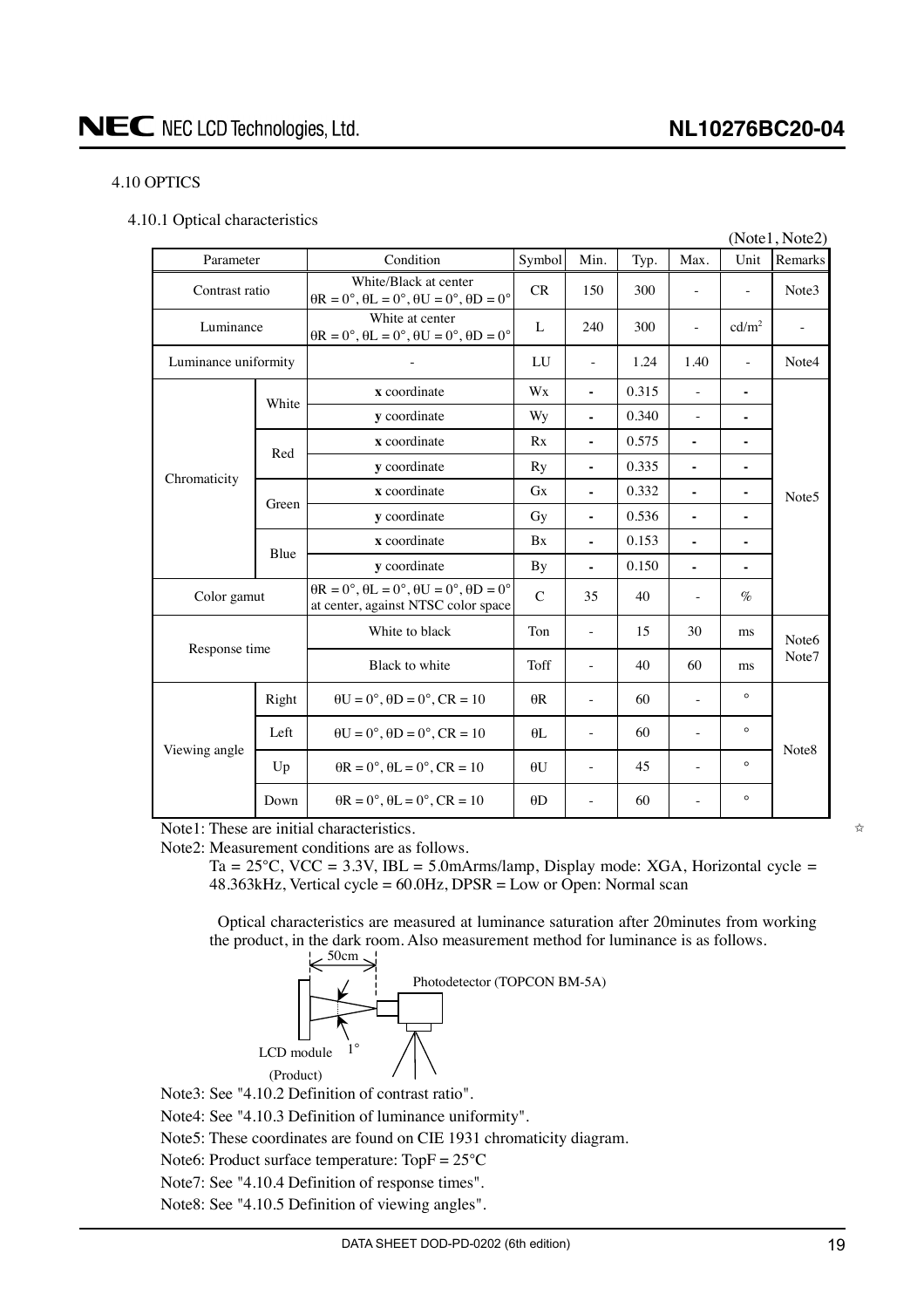<span id="page-19-0"></span>4.10.2 Definition of contrast ratio

The contrast ratio is calculated by using the following formula.

Luminance of white screen Luminance of black screen Contrast ratio  $(CR)$  =

4.10.3 Definition of luminance uniformity

The luminance uniformity is calculated by using following formula.

Luminance uniformity (LU) = 
$$
\frac{\text{Maximum luminance from } \Phi \text{ to } \Phi}{\text{Minimum luminance from } \Phi \text{ to } \Phi}
$$

The luminance is measured at near the 5 points shown below.



4.10.4 Definition of response times

Response time is measured, the luminance changes from "white" to "black", or "black" to "white" on the same screen point, by photo-detector. Ton is the time it takes the luminance change from 90% down to 10%. Also Toff is the time it takes the luminance change from 10% up to 90% (See the following diagram.).



4.10.5 Definition of viewing angles

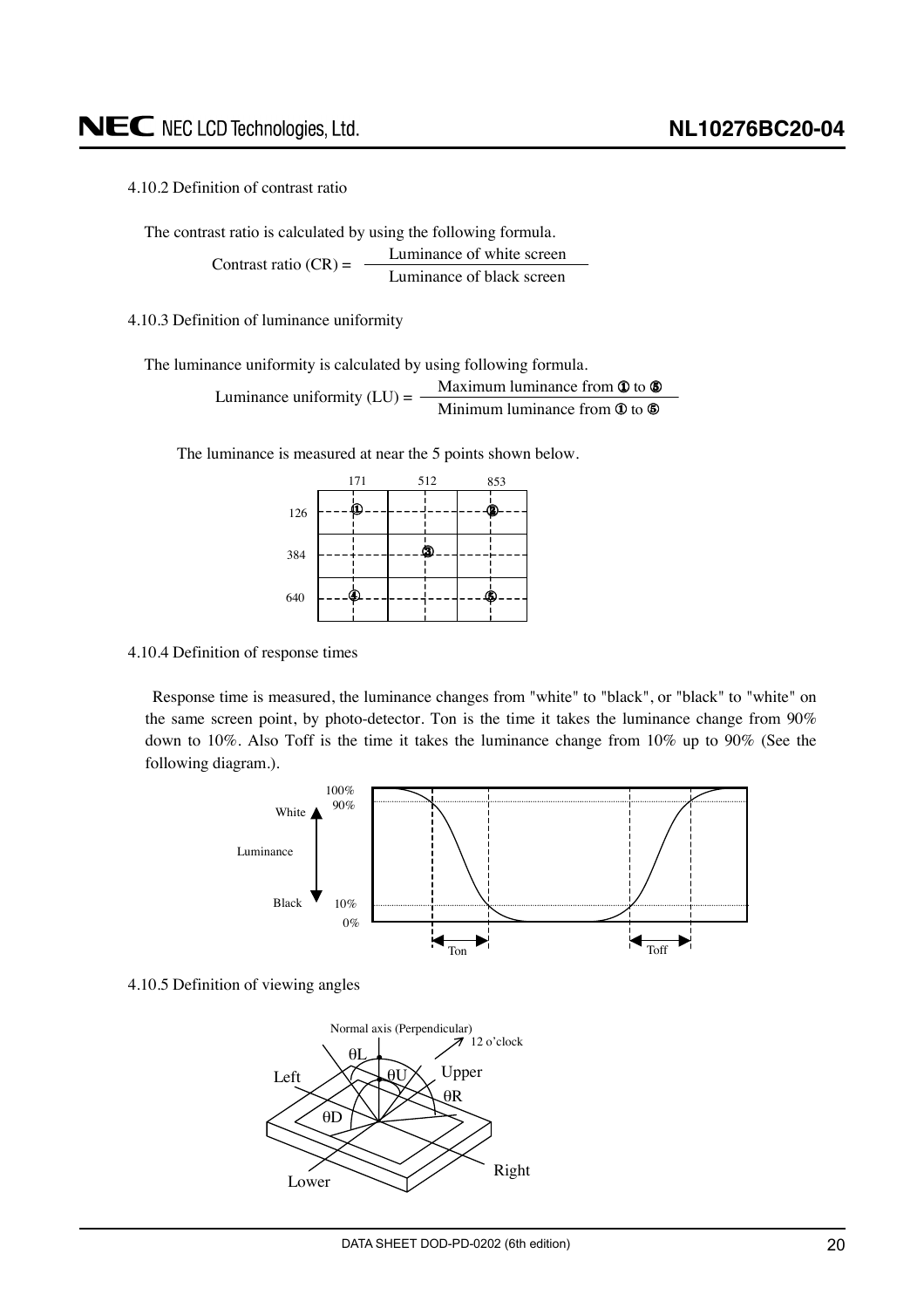# <span id="page-20-0"></span>**5. RELIABILITY TESTS**

| Test item                                    | Condition                                                                                                                                               | Judgement                                      |  |  |  |  |
|----------------------------------------------|---------------------------------------------------------------------------------------------------------------------------------------------------------|------------------------------------------------|--|--|--|--|
| High temperature and humidity<br>(Operation) |                                                                                                                                                         |                                                |  |  |  |  |
| High temperature<br>(Operation)              | $\Phi$ 60 ± 2°C, 240 hours<br>2 Display data is black.                                                                                                  |                                                |  |  |  |  |
| Heat cycle<br>(Operation)                    | $\Phi$ 0 ± 3°C1 hour<br>$60 \pm 3^{\circ}$ C1 hour<br>2 50 cycles, 4 hours/cycle<br>3 Display data is black.                                            |                                                |  |  |  |  |
| Thermal shock<br>(Non operation)             | $\Phi$ -20 $\pm$ 3°C30 minutes<br>$70 \pm 3^{\circ}$ C30 minutes<br>2 100 cycles, 1 hour/cycle<br>3 Temperature transition time is within 5<br>minutes. | No display malfunctions<br>Note1               |  |  |  |  |
| <b>ESD</b><br>(Operation)                    | ① 150pF, $150Ω$ , $±10kV$<br>29 places on a panel surface<br>Note <sub>2</sub><br>3 10 times each places at 1 sec interval                              |                                                |  |  |  |  |
| <b>Dust</b><br>(Operation)                   | 10 Sample dust: No. 15 (by JIS-Z8901)<br>2 15 seconds stir<br>38 times repeat at 1 hour interval                                                        |                                                |  |  |  |  |
| Vibration<br>(Non operation)                 | $\Phi$ 5 to 100Hz, 11.76m/s <sup>2</sup><br>2 1 minute/cycle<br>3 X, Y, Z direction<br>4 120 times each directions                                      | No display malfunctions<br>No physical damages |  |  |  |  |
| Mechanical shock<br>(Non operation)          | $\Phi$ 539m/s <sup>2</sup> , 11ms<br>$(2 \pm X, \pm Y, \pm Z)$ direction<br>3 5 times each directions                                                   | Note1                                          |  |  |  |  |

Note1: Display and appearance are checked under environmental conditions equivalent to the inspection conditions of defect criteria.

Note2: See the following figure for discharge points.



 $\vec{\chi}$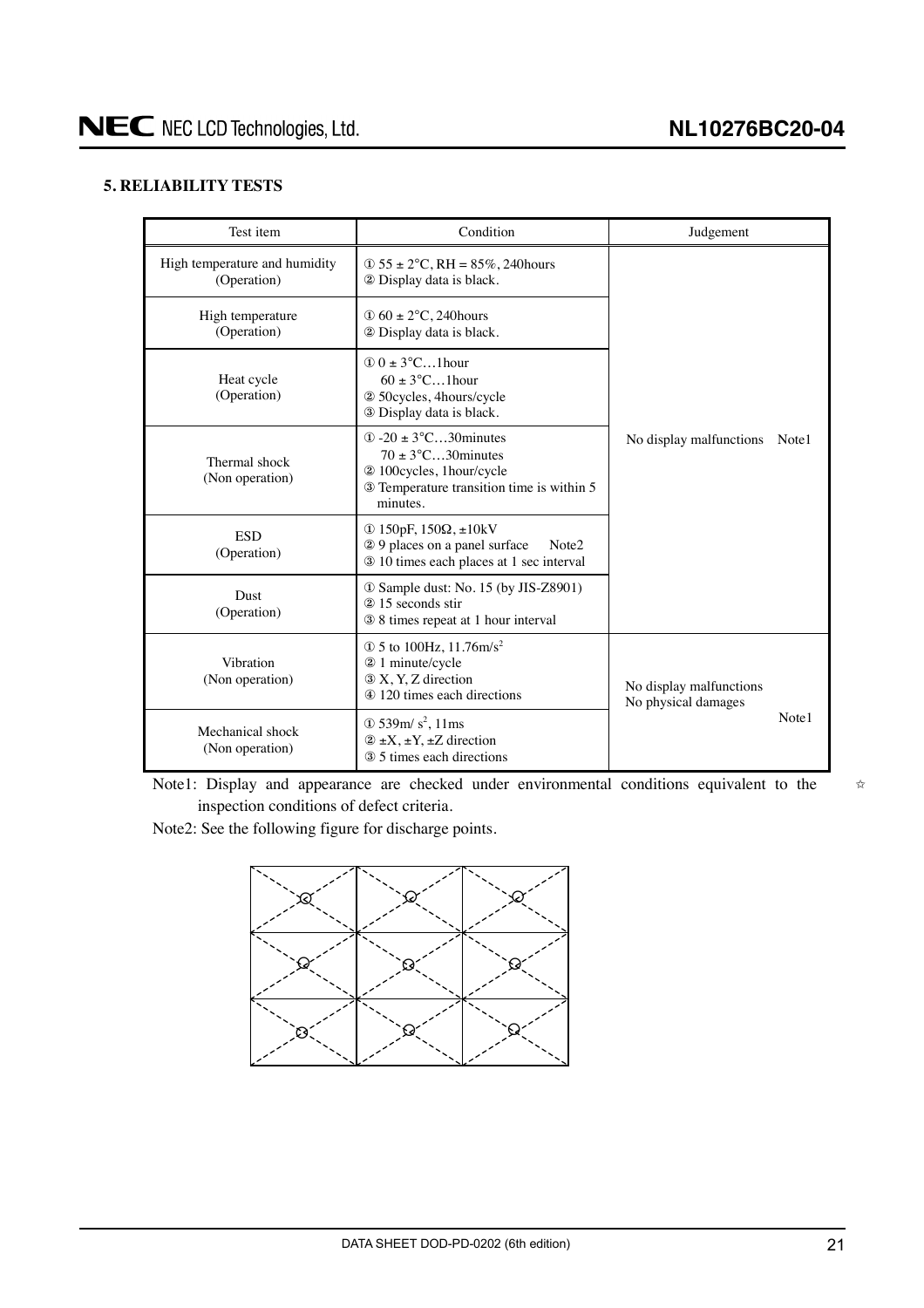✩

#### <span id="page-21-0"></span>**6. PRECAUTIONS**

#### 6.1 MEANING OF CAUTION SIGNS

The following caution signs have very important meaning. **Be sure to read "6.2 CAUTIONS" and "6.3 ATTENTIONS", after understanding this contents!**



#### 6.2 CAUTIONS

l to



∗ **Do not touch the working backlight. Customer will be in danger of burn injury.**

∗ **Do not shock and press the LCD panel and the backlight! There is a danger of breaking,** because they are made of glass. (Shock: To be not greater 539m/s<sup>2</sup> and to be not greater

# 6.3 ATTENTIONS **!**

**11ms, Pressure: To be not greater 19.6 N)**

6.3.1 Handling of the product

- ① Take hold of both ends without touch the circuit board cover when customer pulls out products (LCD modules) from inner packing box. If customer touches it, products may be broken down or out of adjustment, because of stress to mounting parts.
- ② Do not hook cables nor pull connection cables such as lamp cable and so on, for fear of damage.
- ③ If customer puts down the product temporarily, the product puts on flat subsoil as a display side turns down.
- ④ Take the measures of electrostatic discharge such as earth band, ionic shower and so on, when customer deals with the product, because products may be damaged by electrostatic.
- ⑤ The torque for mounting screws must never exceed 0.294N⋅m. Higher torque values might result in distortion of the bezel.
- ⑥ The product must be installed using mounting holes without undue stress such as bends or twist (See outline drawings). And do not add undue stress to any portion (such as bezel flat area) except mounting hole portion.

Bends or twist described above and undue stress to any portion except mounting hole portion may cause display un-uniformity.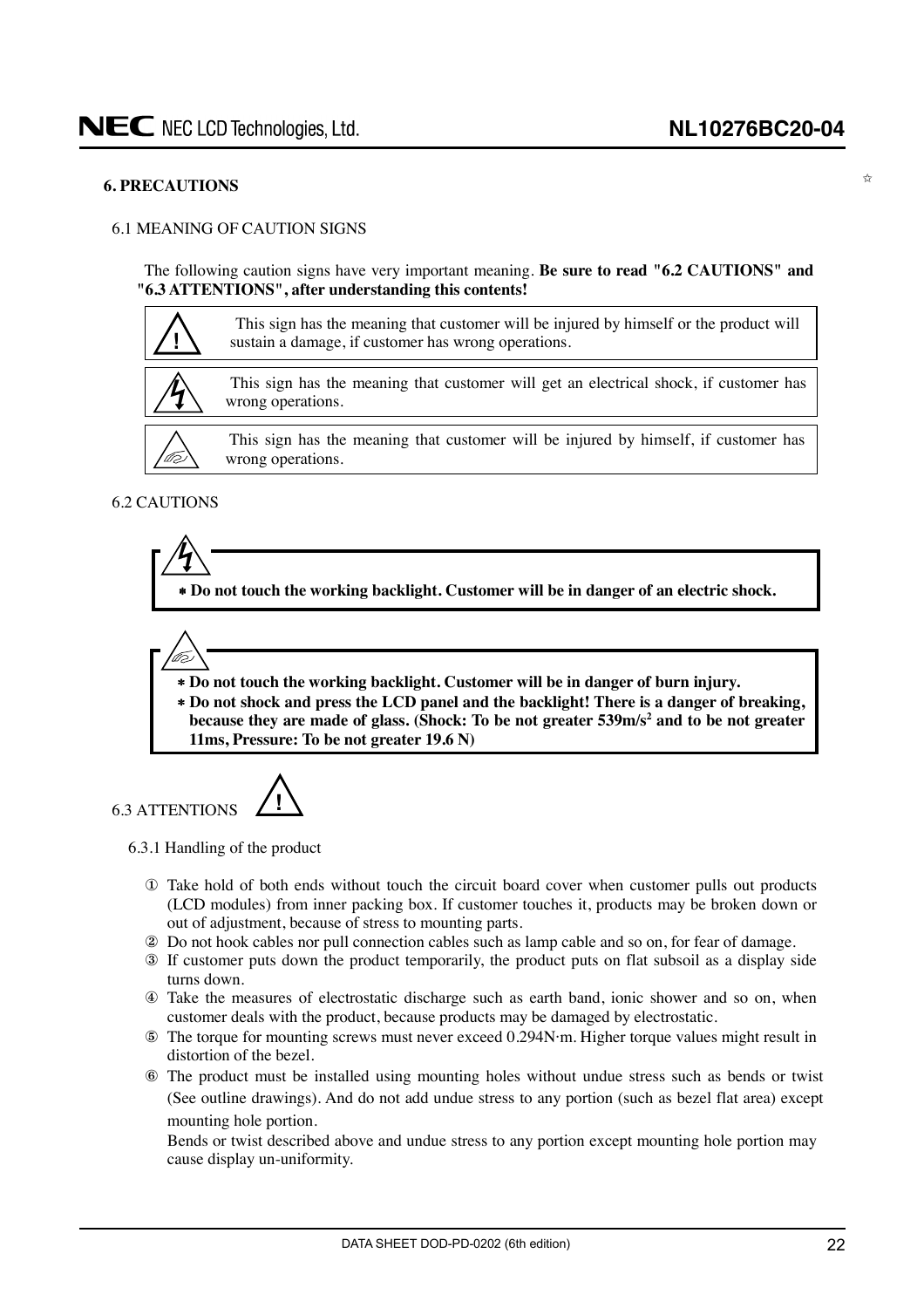✩

- <span id="page-22-0"></span>⑦ Do not press or rub on the sensitive display surface. If customer clean on the panel surface, NEC recommends using the cloth with ethanolic liquid such as screen cleaner for LCD.
- ⑧ Do not push-pull the interface connectors while the product is working, because wrong power sequence may break down the product.
- ⑨ Do not bend or unbend the lamp cable at the near part of the lamp holding rubber, to avoid the damage for high voltage side of the lamp. This damage may cause a lamp breaking and abnormal operation of high voltage circuit.

### 6.3.2 Environment

- ① Do not operate or store in high temperature, high humidity, dewdrop atmosphere or corrosive gases. Keep the product in antistatic pouch in room temperature, because of avoidance for dusts and sunlight, if customer stores the product.
- ② In order to prevent dew condensation occurring by temperature difference, the product packing box must be opened after leave under the environment of an unpacking room temperature enough. Because a situation of dew condensation occurring is changed by the environmental temperature and humidity, evaluate the leaving time sufficiently. (Recommendation leaving time: 6 hour or more with packing state)
- ③ Do not operate in high magnetic field. Circuit boards may be broken down by it.
- ④ This product is not designed as radiation hardened.
- ⑤ Use an original protection sheet on the product surface (polarizer). Adhesive type protection sheet should be avoided, because it may change color or properties of the polarizer.

#### 6.3.3 Characteristics

#### **The following items are neither defects nor failures.**

- ① Response time, luminance and color may be changed by ambient temperature.
- ② The LCD may be seemed luminance non-uniformity, flicker, vertical seam or small spot by display patterns.
- ③ Optical characteristics (e.g. luminance, display uniformity, etc.) gradually is going to change depending on operating time, and especially low temperature, because the LCD has cold cathode fluorescent lamps.
- ④ Do not display the fixed pattern for a long time because it may cause image sticking. Use a screen saver, if the fixed pattern is displayed on the screen.
- ⑤ The display color may be changed by viewing angle because of the use of condenser sheet in the backlight.
- ⑥ Optical characteristics may be changed by input signal timings.
- ⑦ The interference noise of input signal frequency for this product's signal processing board and luminance control frequency of customer's backlight inverter may appear on a display. Set up luminance control frequency of backlight inverter so that the interference noise does not appear.

#### 6.3.4 Other

- ① All GND and VCC terminals should be used without a non-connected line.
- ② Do not disassemble a product or adjust volume without permission of NEC.
- ③ See "REPLACEMENT MANUAL FOR LAMP HOLDER SET", if customer would like to replace backlight lamps.
- ④ Pay attention not to insert waste materials inside of products, if customer uses screwnails.
- ⑤ Pack the product with original shipping package, because of avoidance of some damages during transportation, when customer returns it to NEC for repair and so on.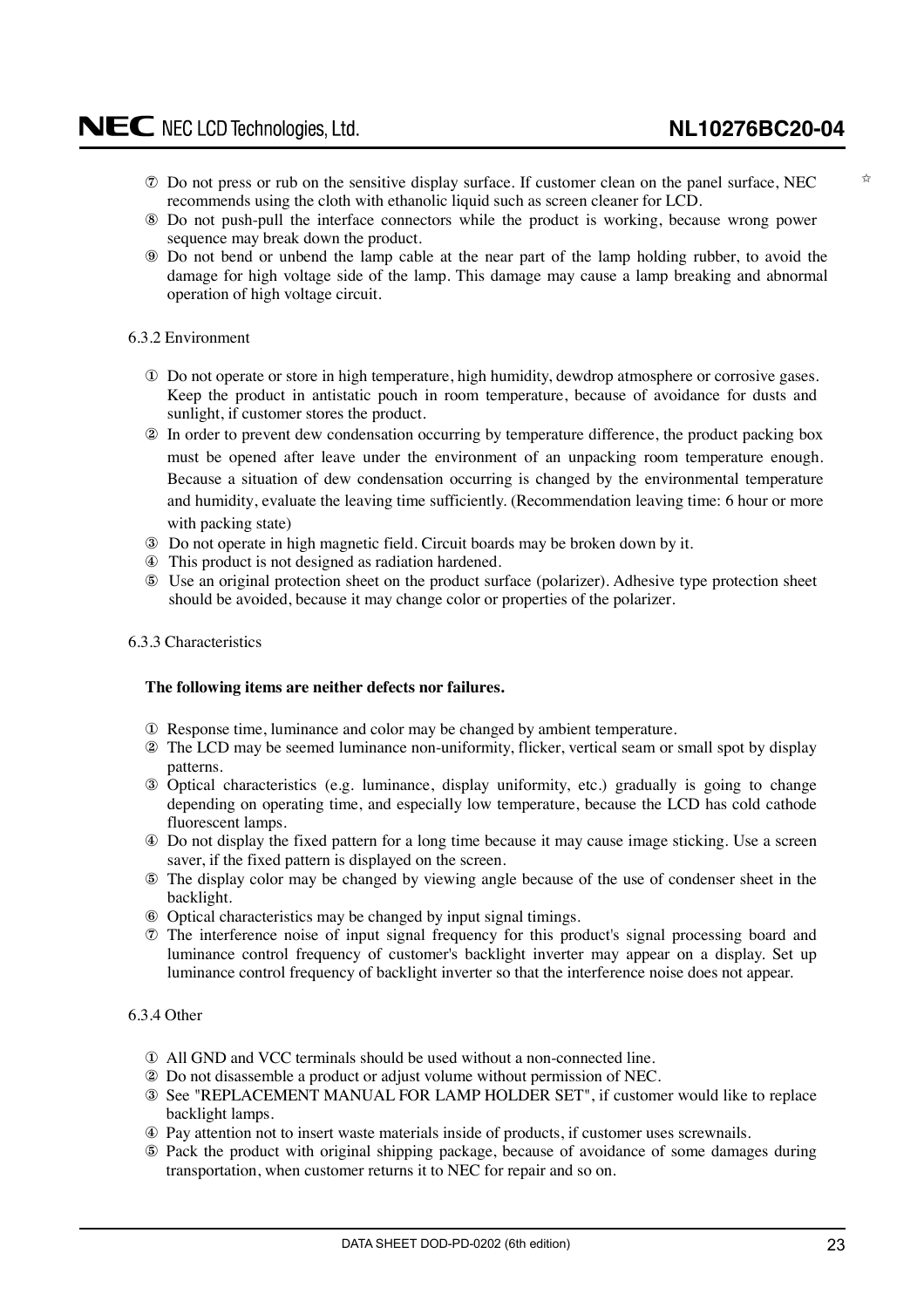

# <span id="page-23-0"></span>NEC NEC LCD Technologies, Ltd.

## **7. OUTLINE DRAWINGS**

7.1 FRONT VIEW



Note1: The values in parentheses are for reference. Unit: mm Note2: Distance between center of CN1 and surface of front shield.